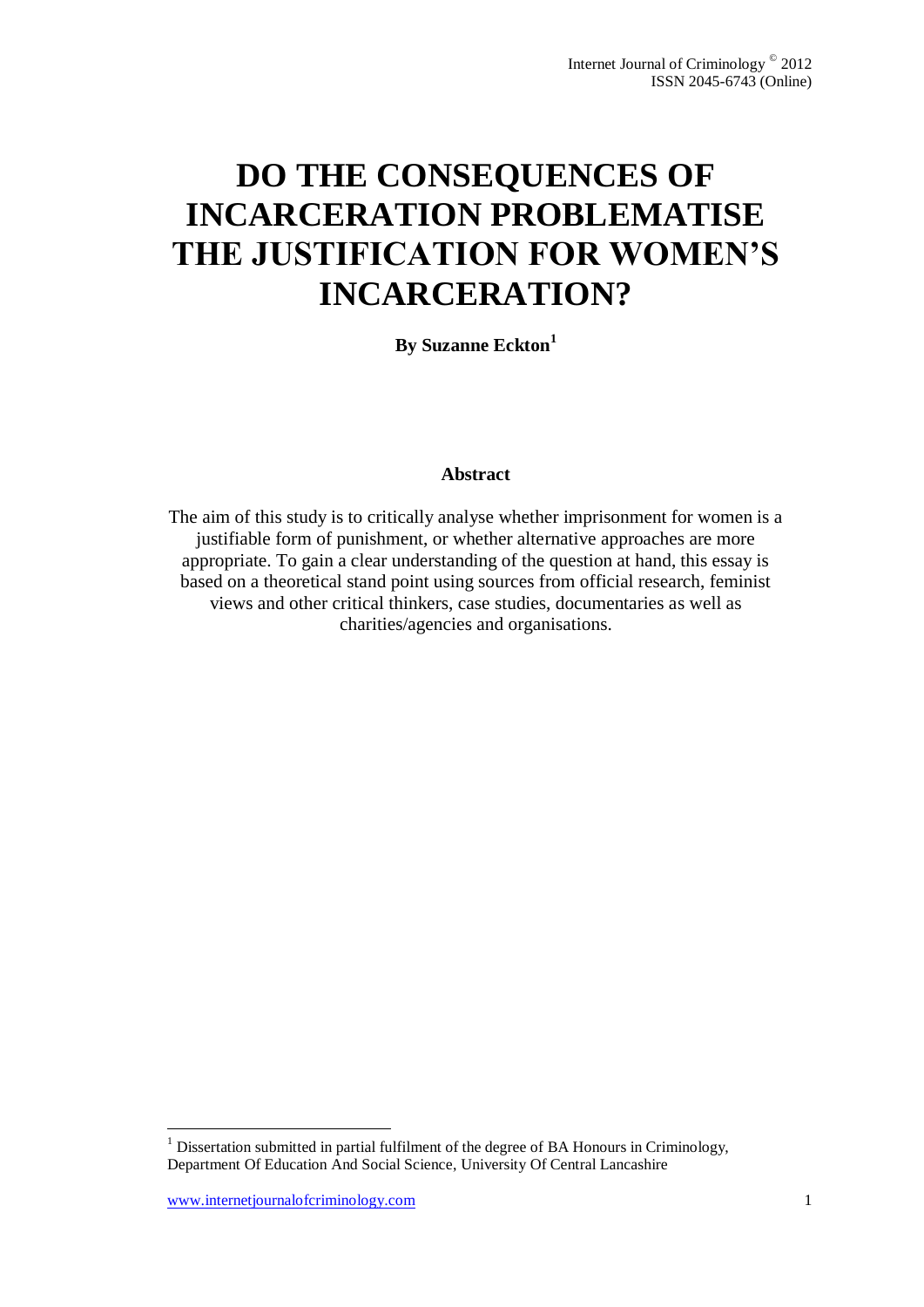## Acknowledgments

I should like to thank a number of people who have supported me in the research for my dissertation. In particular I would like to thank the librarians and staff who work with I skills at University of Central Lancashire (UCLAN) for their co-operation. I should also like to thank the staff at wiser who work for UCLAN. I would like to say thank you to my friends for being patient with me throughout my studies and big thank you to my mother Hilary who allowed me to study at her house while finishing my dissertation. Finally I would like to thank David Scott for his continuous help and supportive supervision of my dissertation.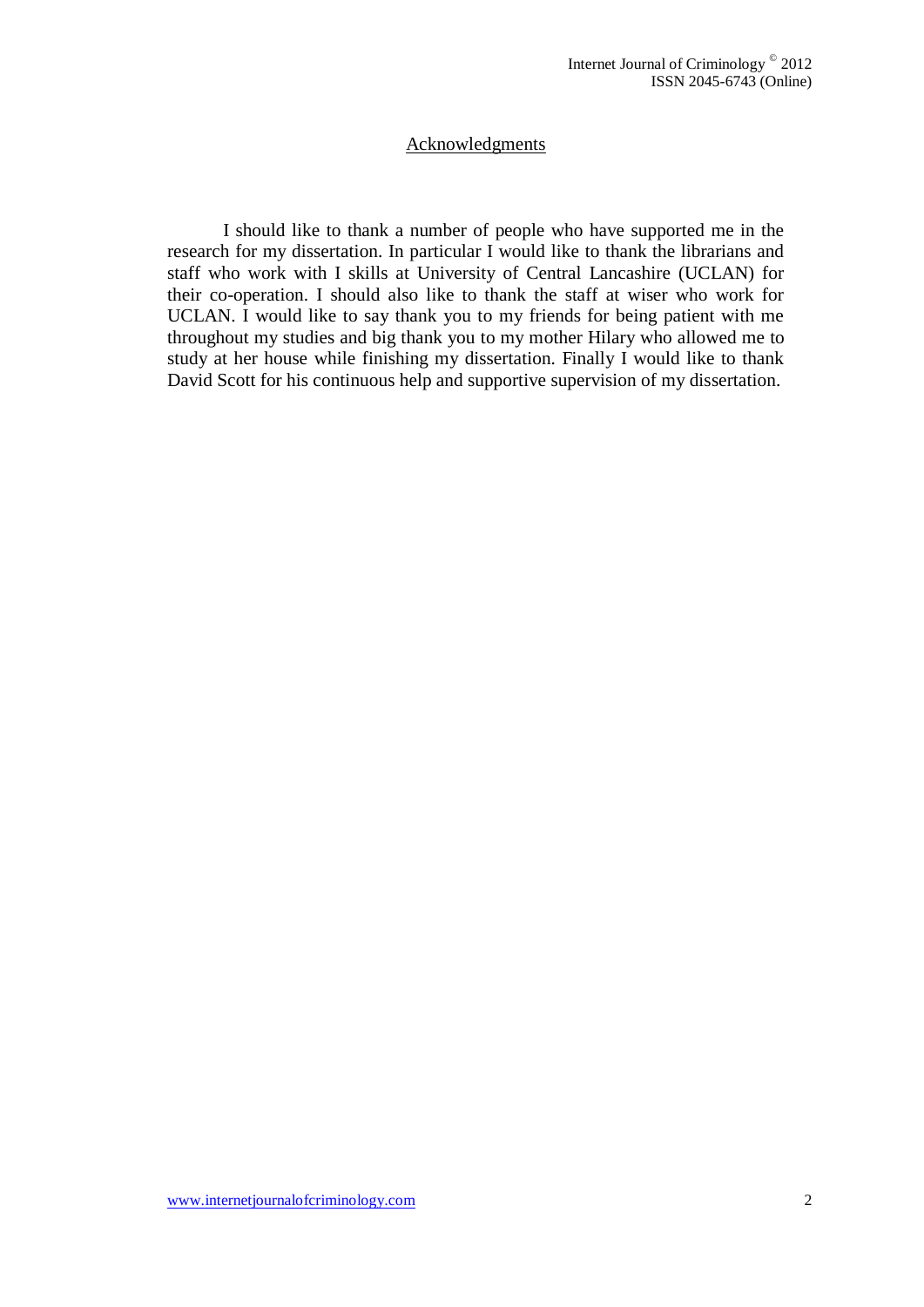#### Introduction

The aim of this study is to critically analyse whether imprisonment for women is a justifiable form of punishment, or whether alternative approaches are more appropriate. To gain a clear understanding of the question at hand, this essay is based on a theoretical stand point using sources from official research, feminist views and other critical thinkers, case studies, documentaries as well as charities/agencies and organisations.

In the past decade Her Majesty's Chief Inspector of Prisons (HMCIP) (1999) cited in Scott & Codd (2010; 10-11) identified four main areas that would suggest a 'healthy prison'. Firstly, all prisoners should feel safe, for example officers should be committed to challenge bullying, victimisation, prevent suicide and self-harm as well as carry out a fair administration of rules, adequate prison conditions and promote responsible behavior. Secondly all prisoners should be treated with respect; this would include the basics, decent food, regular showers, clean bedding and clothes, access to good health care and common courtesy. It is also important that prisoners are busily occupied and are given the opportunity to better themselves, for example inmates should have access to jobs, education, skill training and physical activities. Thirdly it is essential that all prisoners have access to programs and activities that might facilitate ones personal development process in order to be properly re-released into the general population. In addition, it is important that they have 24 hours a week access dedicated to these allocated activities. Lastly, prisoners need to strengthen their relationships ties with family, the prison setting should promote this when possible as well as prepare individuals for resettlement in the community, for example prisoners should be given advice from other agencies to prevent homelessness and increase employability in an attempt to reduce the harmful social consequences of incarceration. I am not arguing that these four view points, if carried out efficiently, would not make a prison more bearable. Alternatively, I suggest, in line with existing and current research, that prison simply is not the answer for punishment with regards to women.

Within this essay I have aimed to cover key areas that surround the women's penal system such as how or have the purpose of women's sentences and their punishment changed, who are the women we incarcerate, what are the pains they experience through their given sentence and what are the consequences of imprisonment? In addition, the referral to real case studies of women who have been in custody will allow me to question the effect prison has on their lives.

As a result of my research from statistical data, documented personal experiences and theoretical acknowledgments, I have concluded that prisons for women, whilst being a major form of punishment, are not justifiable. The prison system does not lock criminal women up and throw away the key, it tortures them mentally, physically and psychologically and then releases them more broken than they were before. Alternative approaches are a key factor to minimising recidivism, saving money and protecting society in the long run, as well as helping and supporting women who need to change and be beneficial to society and themselves.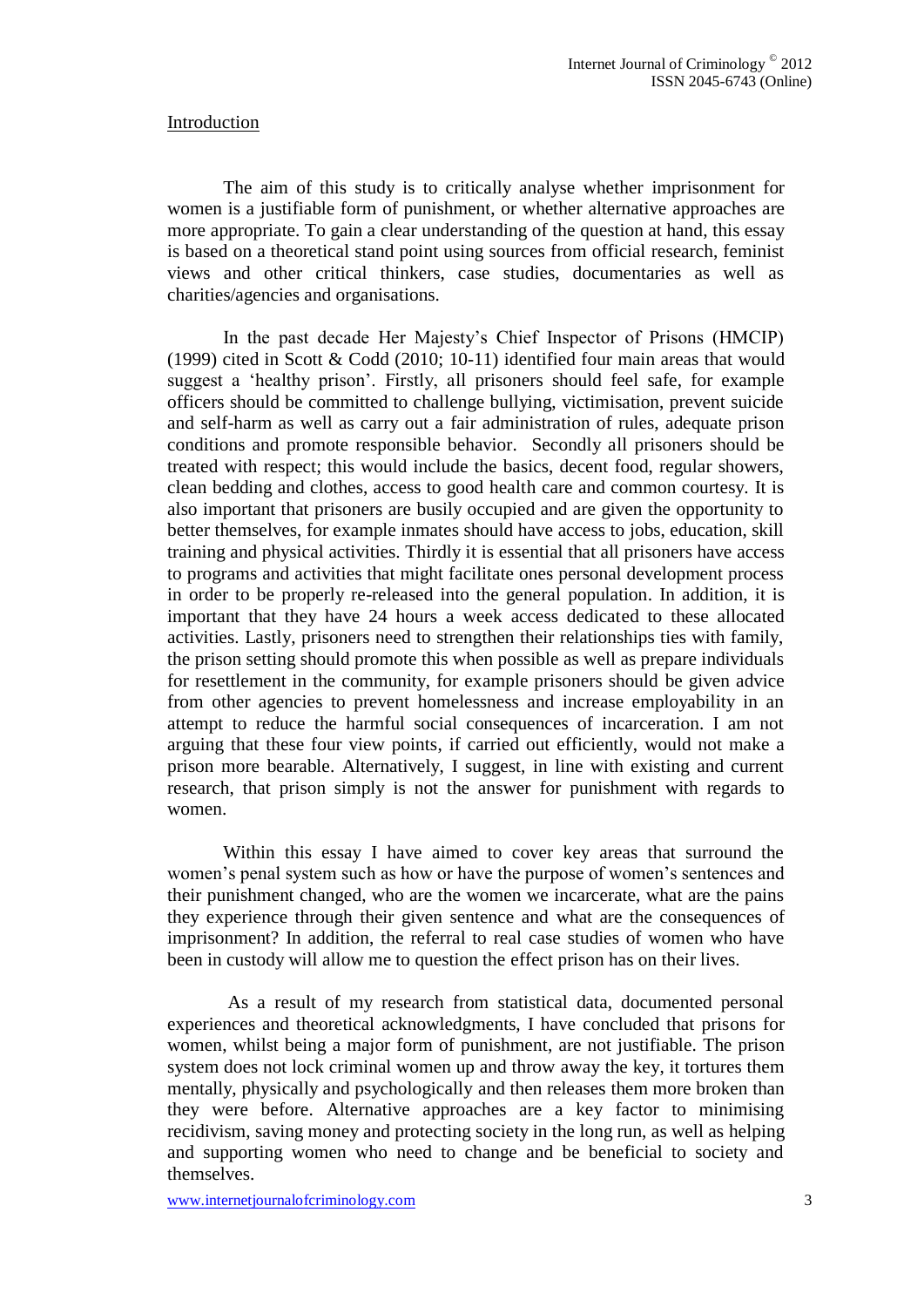Prisons are failed institutions that do not work. They are places of pain and social control and are brutal, abusive and damaging to everyone who is incarcerated in them. Prisons are fundamentally flawed and all attempts to reform them have failed.

(No More Prisons 2006 cited in Scott & Codd 2010; 166)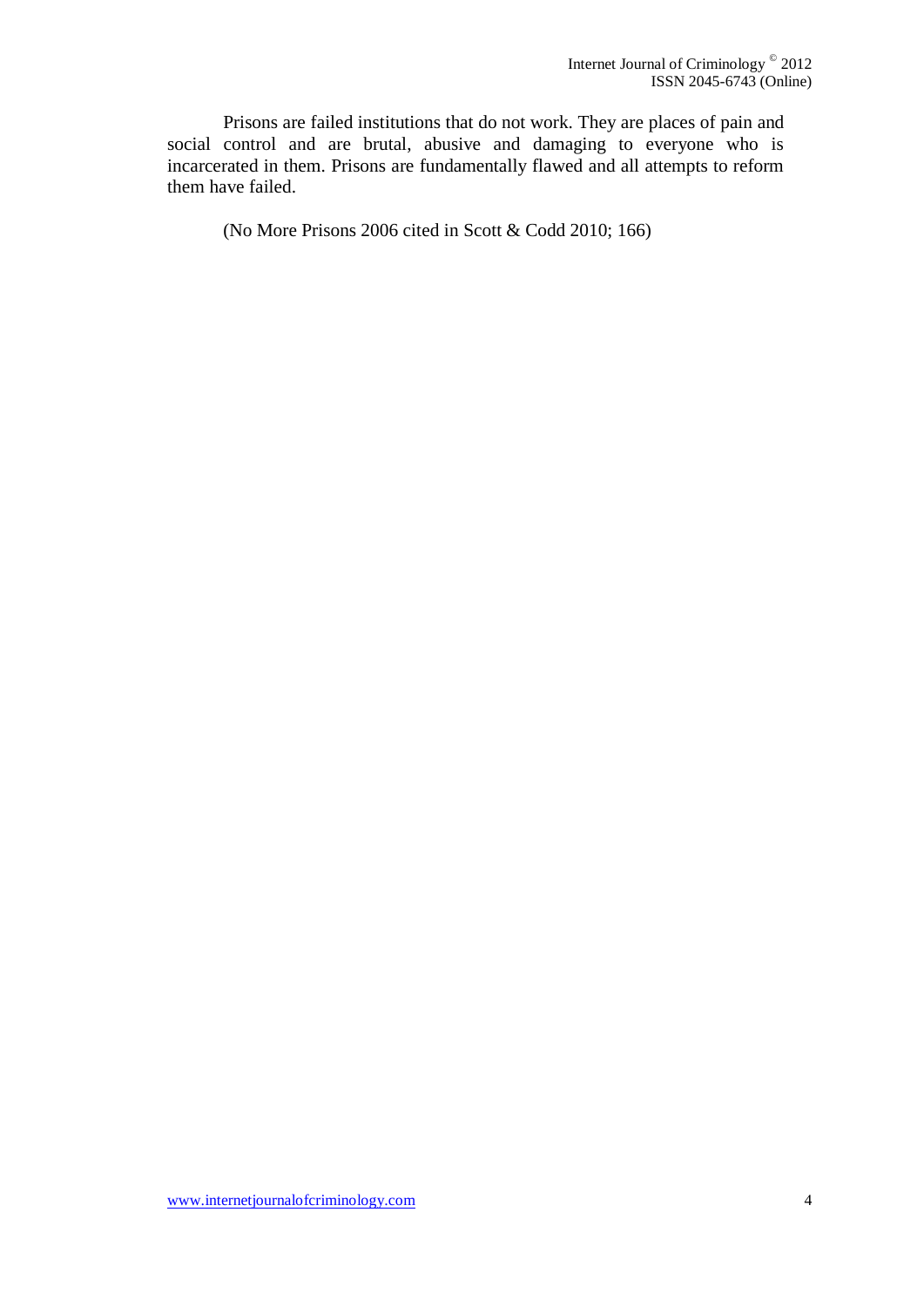## Chapter 1

#### A Critical Evaluation of the purposes of Imprisonment

This chapter describes the purpose of punishment and prisons in addition to justifying their purpose and criticising their intensions. It further identifies the costs to keeping a female offender incarcerated, which questions whether prison is really justified in comparison with the benefits of non-custodial sentences which would benefit many individuals.

The purpose of punishment was established upon citizen's consensual agreement to surrender to the state their individual capacities to restore the wrongs done to them; in return citizens have the right to expect the state to protect their lives and property, through custodial and non-custodial sentences. While the state has a moral obligation to protect the lives and avenge crimes committed against civilians, civilians are to obey the law and not take the law into their own hands. The purpose of imprisonment has been explained through several justifications; the main principle being retribution, the offender needs to be punished in proportion to his/her offence committed, another form is expiation were the offender is able to redress their wrong while the victim gets satisfaction that the offender recognises their wrong doing through punishment. A different perspective for justifying imprisonment is to act as a deterrent on a general and individual level, to warm other civilians of consequences and for individuals to change their criminal ways. In addition incarceration is thought to be a rehabilitative model, prisoners are thought to be equipped and prepared upon their resettlement to lead crime free lives (Carlen & Worrall 2004). It is thought that incarceration will provide public protection especially from those who pose a serious threat to society and are persistent offenders. Yet persistent offenders represent less than 1% of female offender population (Home Office 2002).

Proposed justifications for imprisonment are a highly contentious topic. Below are some illustrations though more will be identified in later chapters. The idea imprisonment should act as a deterrent has been supported by researchers who have pointed out that women's crimes tend to be opportunist such as petty theft, assault would be categorised as a situational, and some drug offences would be classified as lifestyle crimes, and these maybe rational justifications for women's offences. It is recognised that incarceration can be justified with retribution due to the pain women endure, it is recognised that women will experience incarceration differently some losing their children and relationships some suffering more acute pain due to mental health or sexual and violent abuse (Carlen & Worrall 2004). Statistically women who are violent or are thought to pose a serious threat are a minority and are in many cases victims of assault from their partners as stated earlier these women's crimes are usual situational crimes or domestic in this case and are inflicted upon their abusers. So systematically as a society we are punishing these women further, the chances of these women posing a serious threat to other civilians are very slim. Punishment is seen as a way of creating more social problems rather than solving conflicts (Scott 2009) as it will later be discussed.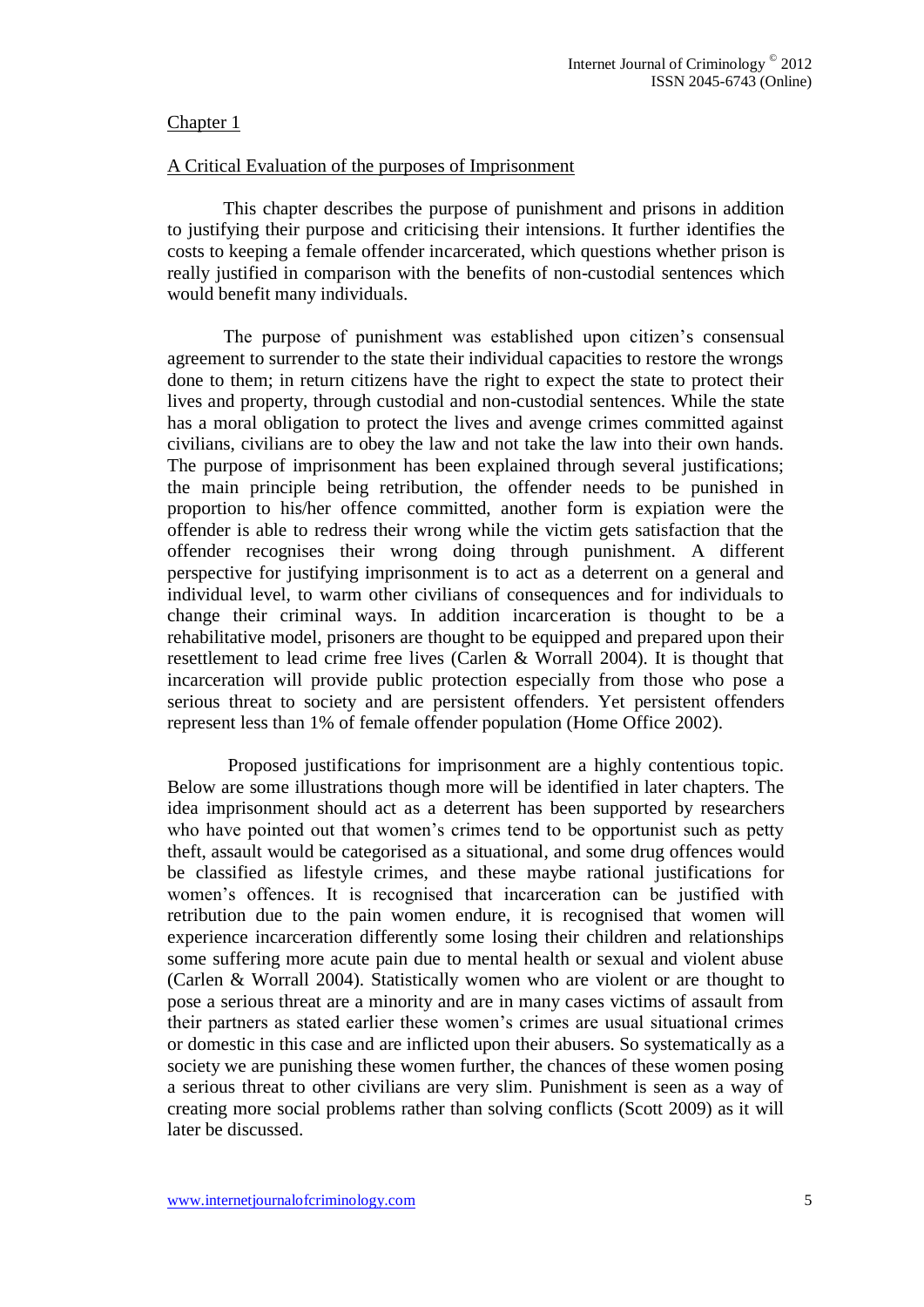In 1992 the Criminal Justice Act 1991 came into force which provided a new logical sentencing framework based on the principle of just desserts with only the most serious of offences being punished with imprisonment since 1982. The act was introduced due to a growing concern with overcrowding in prisons with a belief that some offenders were being sent to prison unnecessarily and for too long with the idea that alternate non-custodial sentences should be more appropriate (Worrall & Hoy 2005). It was thought that when the Criminal Justice Act 1991 was implemented that 'just desserts' for women would result in less punishment because women commit less serious offences and have fewer previous convictions (Bottoms, Rex, & Robinson 2004). In this respect it can be argued that some magistrates will be more lenient towards some women occasionally giving them lighter sentences with the idea that they are a good mother and they have made one mistake. On the other hand some women are given heavier sentences because magistrates still believe that female offenders are doubly deviant, that they are setting a bad example to their children and not behaving like proper women. Moreover statistics have shown that unmarried or divorced women with children in care and black and Asian women appear to get heavier sentences (Carlen & Worrall 2004) which also suggests that marital status alongside ethnicity may play a significant role in female incarceration.

Others may argue that prisons, if used at all, should be a last resource for punishment, not just for women but for men and children (Matthews 1999a). Prison populations are currently exceeding the spaces that are available. With the crisis of overcrowding it becomes problematic for prison officers to manage prisoners and regimes, they will have less time to devote to screening prisoners for self-harm or suicide, prisoners with mental health problems and prisoners who are potentially violent, risk assessments will inevitably suffer as a result. In relation to the problem of overcrowding prisoners will have less communication with staff as well as less access to resources such as education, work, training, association and rehabilitation programmes. Prisoners will inevitably spend more time in their cells, experience more noise and tension and likelihood of cell-sharing (Loffmann & Morten 2010).

Furthermore there are only 14 women's prisons in England and there are none in Wales (Prison Reform Trust 2010) statistics show that these prisons are overcrowded and the women incarcerated are suffering the consequences as stated above and in later chapters. Hedderman (2004) cited in Worrall & Hoy 2005: 19) stated that the greater use of custody for women over the past decades has not been driven by an increase in the seriousness of women's offending but by a more severe sentencing response. Women seem to get punished for who they are rather than for what they have done (Worrall & Hoy 2005). It has been argued by Carlen & Worrall 2004 that official penal discourses in the 1990's in England, selectively incorporated elements of feminist discourses in order to argue that men and women should be treated equally, women's differences in needs and requirements to men have been diminished or forgotten, instead it has allowed more and more women to be incarcerated with the notion criminal women should be empowered to take responsibility for their own actions. Criminal women are often victims as well as criminals (as later discussed) and are in need of further assistance whether it be medical, rehabilitation, psychological or just some one to talk to. Eaton (1993:153) stated that self awareness is necessary and that women need to talk to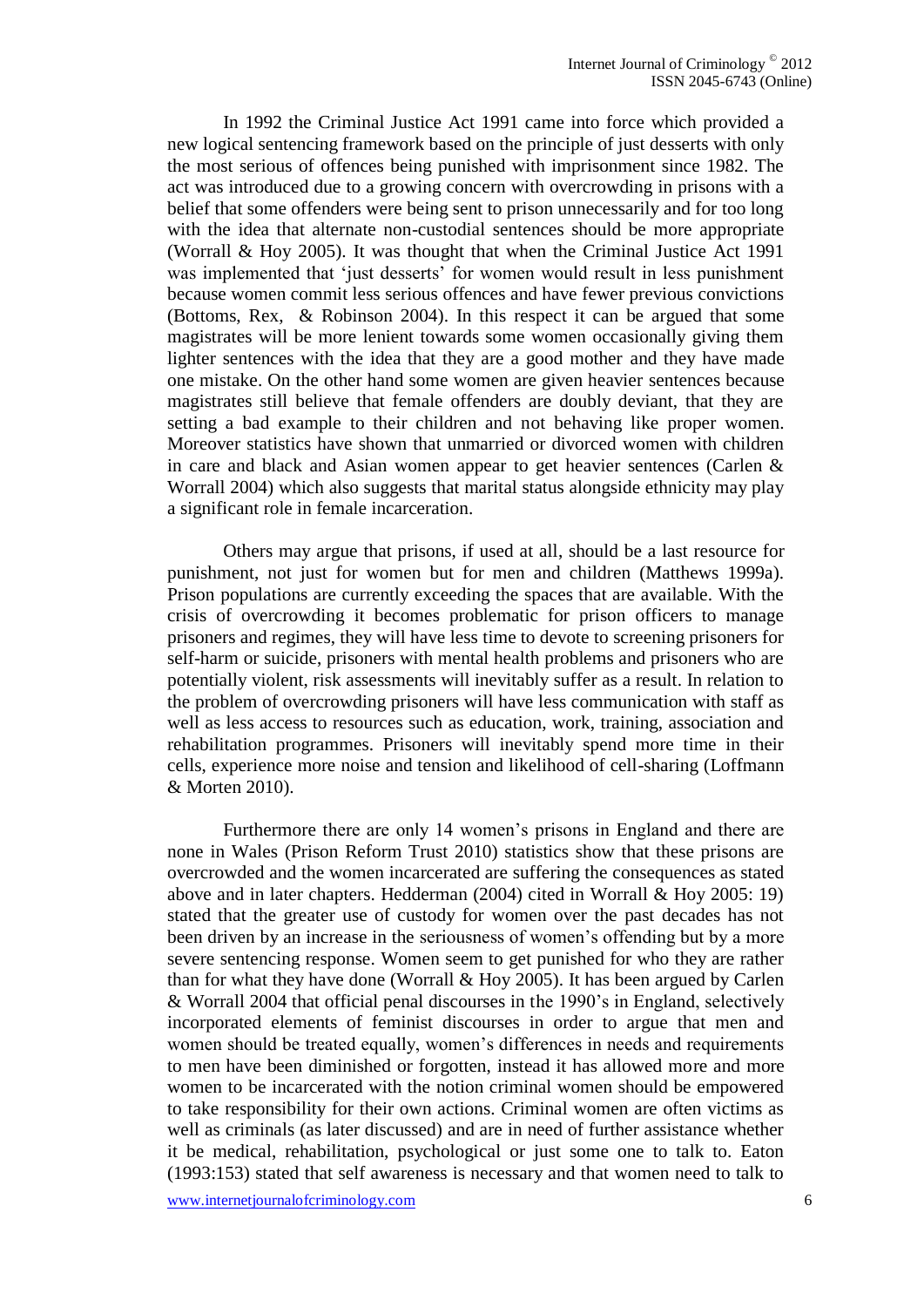discover who they are. The lack of feminist notions, in this respect, seems an interesting question; prison is all women, but there's no feminism, no building up of women's self-esteem, no space to be women. This suggests that the purpose of prison, regimes and stereotypical views of women may not have undergone dramatic change. Patriarchal views still seem to dominate women when they are sentenced, when they are incarcerated and women who are law-abiding citizens.

The social exclusion unit (2002) have stated that the cost of actually keeping criminals incarcerated will vary significantly but on average each offender will cost approximately £37,500 a year, also half the women who are released from prison will re-offend within two years, again the social exclusion unit have pointed out that the costs of an ex-offender re-offending is likely to cost the criminal justice system an average £65,000 and even more for prolific offenders or criminals returning to prison. New Economics Foundation (2008) found that if alternative punishments were used to replace most of the custodial sentences the state would benefit from £100 million over a ten year period.

If the criminal justice system acted on selective abolition and only incarcerated those who deemed a serious threat to civilians, non-violent and petty criminal women could reap many benefits; to avoid homelessness, the ability to retain employment, reduce indebtedness, fewer attempted suicides, improved mental health, minimised or lower drug use and less chance of a loss of contact with family. Children would also benefit from their mothers being punished in the community as they would also be able to maintain contact with their mothers (approximately 18,000 children in UK are separated from their mothers each year through imprisonment). Moreover there would be a reduced chance of them being involved in criminal activity, improved behavior, reduced chance of problematic drug use and reduced chance of not being in education, employment or training (NEET) which benefits long-term prospects. Furthermore the criminal justice system would benefit with lower recidivism rates, reduced social services intervention with offender's family, improvements in mental and physical health, benefit claimants avoided as employment opportunity increases, emergency accommodation from homelessness avoided, and fewer children becoming NEET in addition reduced behavioural problems, drug use and offending behavior among children. Victims and other law-abiding citizens would also benefit from reduced crime rates which would also mean fewer victims as a result (New Economics Foundation 2008). In this respect, a lenience of incarceration on less serious female criminals could have a beneficial impact on our society as a whole.

If women were given more community punishment orders the objective would still justify the punishment. Retribution would be seen through visible hard work, reparation would represented through unpaid work for the community, deterrence would be implemented by offenders working for no reward, incapacitation would be shown through offenders restriction of liberty and lastly retribution would be proved through individuals learning and achieving new skills in the community (Carlen & Worrall 2004).

As a result of replacing imprisonment with non-custodial sentences and using selective abolition procedures, the consequences female offenders, children, the state, victims and the criminal justice system face will be reduced significantly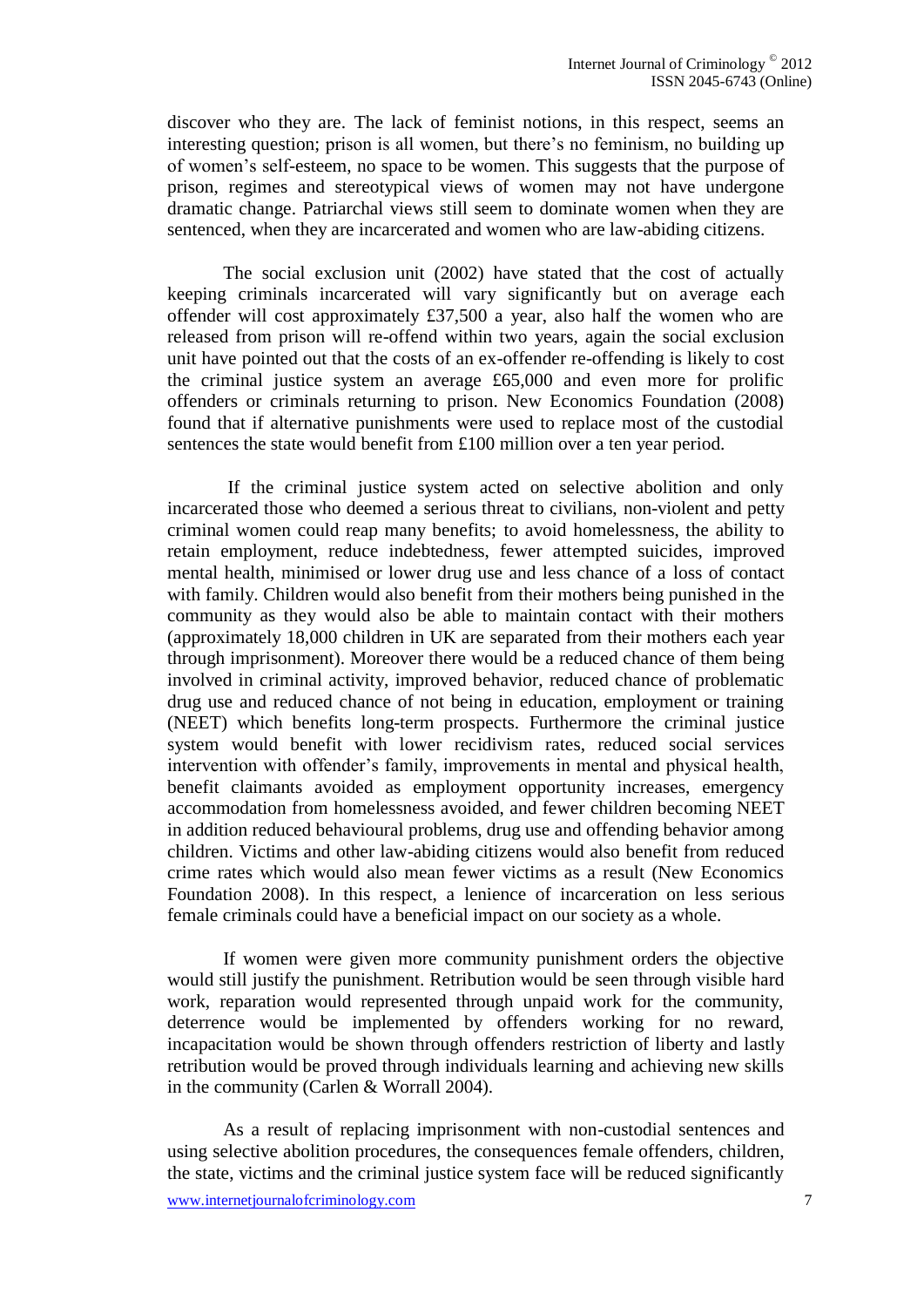and the savings can be used more valuably in areas that the state need to facilitate. The healthy prison concept has not yet proved to be successful in women's institutions. The four principles surrounding the ideology that women's prisons could be healthy could perhaps be more beneficial if they were carried out in the community. Female offenders would be able to keep their residence, be close to people who care for them, keep their children, maintain a job and carry out their punishment near their home. These women will be able to feel; safe, strengthen relationships with families, continue to be busily occupied in the community and have respect from agencies and organisations committed to helping women rebuild their lives. If the healthy prison concept was preserved in the community, there would be significant reduction that ex-offenders will be marginalised and labelled deviant by employers and the general public.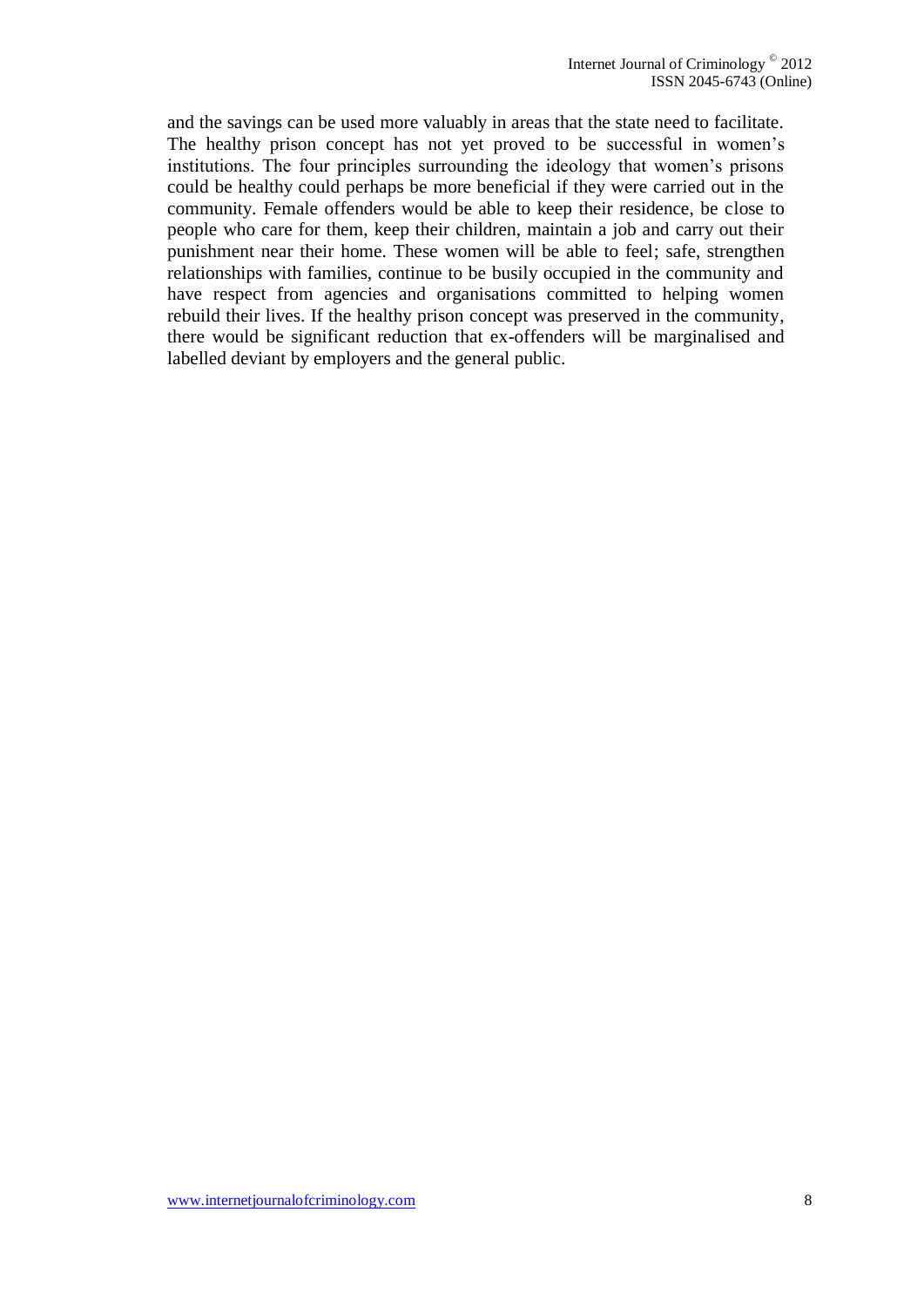#### Chapter 2

## What are the Characteristics of Women in Prison and what are the Offences that they have Undertaken for Incarceration

This chapter examines critical thinkers perspectives of who are the women in are prison today? What are their characteristics? What are the criminal offences that they have committed prior to their incarceration? What are possible scenarios about why they are committing crime? This chapter will focus upon official data and statistics of female offender's characteristics currently in prison today and use feminist discussions and approaches to discuss the findings.

Historically there has been much debate around the question, who are the women in our prisons and what offences they have committed? There have been outdated traditional theories such as positivist criminologists C. Lombroso and W. Ferrero (1895) cited in Heidensohn. (1996: 114) who thought that criminal women were occasional rather than born criminals, women are more like big children, women are not very criminal but have more evil tendencies than men. They further stated that prostitution is unnatural and a state of regression and that these women are more like men lacking maternal feelings. Yet, these types of ideas do not give empirical evidence that give readers a true understanding of the women who are in prison and the types of crimes they committed. There was very limited research on female offenders before the 1960's (Heidensohn 1996) and the majority was from a male perspective. Today's research on female offenders does not look at physical atavistic characteristics and anomalies but takes into account the power and social structure of women's backgrounds, age, race, ethnicity, family relationships, marital status, mental status, education, income, class, employment, criminal history and the types of crime women have been more associated with.

It has been a concept for many years that female offenders are stereotyped as doubly deviant. Women that are incarcerated have offended society and the criminal law but have also dishonoured and disrespected society's perspectives of women's roles and femininity (Carlen 1983). It was seen as so unnatural for women to commit a crime and stray away from their roles as the dedicated and respected housewife, child bearer and child carer that takes care of her partner's needs, that there must be something drastically wrong with the women. As Hutson and Myers (2006) cited in Scott and Codd (2010: 36) female offenders are still prevailed as being 'mad, sad or bad.'

Although this predominant theory is still at large, it is a patriarchal state and a masculine speculation, in reality society should take note of new societal factors. A quote taken from Gelsthorpe (1989) made by a deputy team leader (female) from in 1982 was that;

 'Women have been protected in the past, they were expected to play with dolls, get married, have children– There is little opportunity for women to steal and if she stole it was because she was hard up. Now we've got Women's Liberation and equal education – they're breadwinners and out in the world – they are just as criminally inclined now' (pg. 62).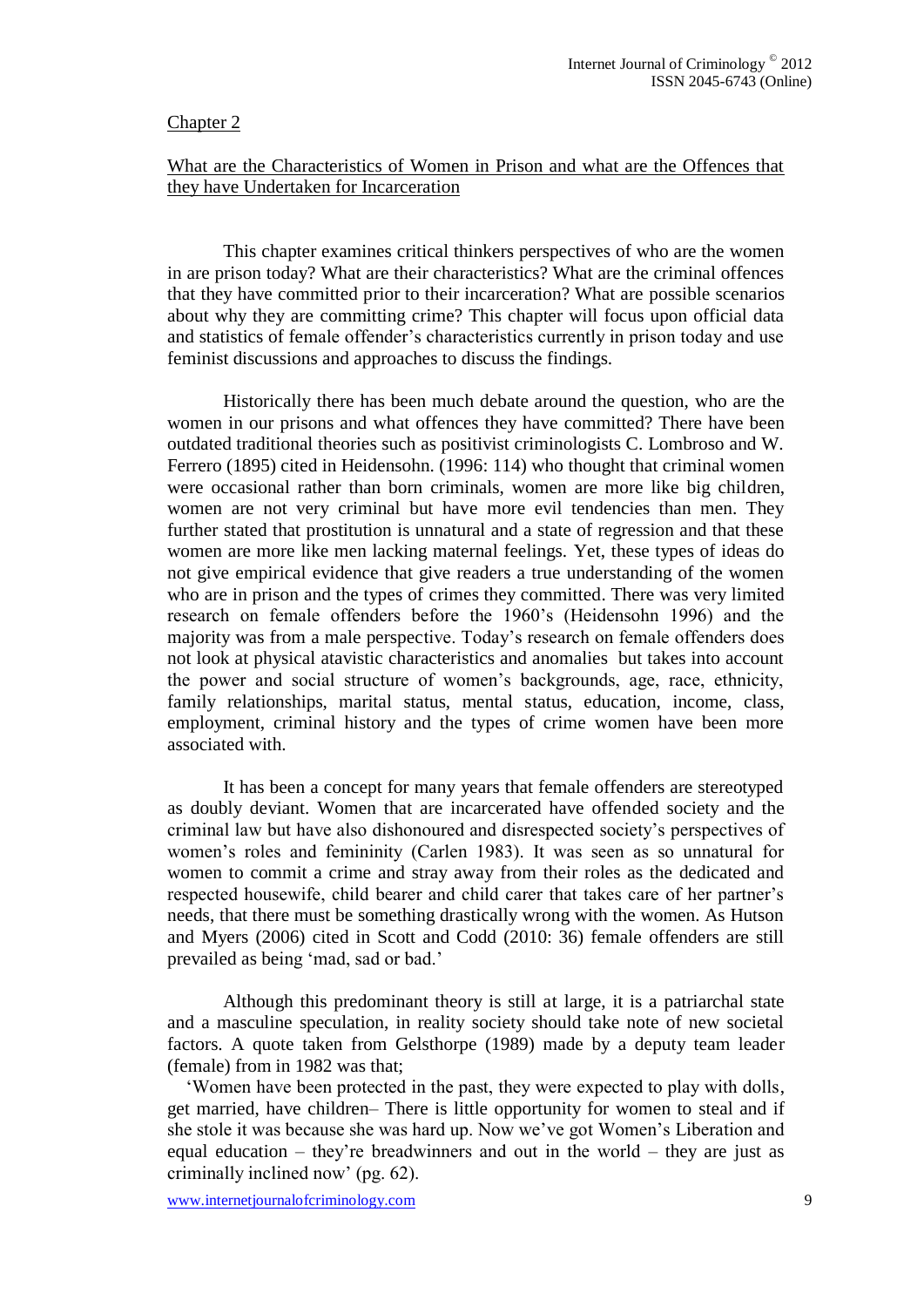Although Women's Liberation brought about new opportunities, women have a long history of controversial issues that can relate to crime, for example; unemployment, low wages, divorced or single parent raising families on their own, as well as being victims of emotional, physical and sexual abuse (Gelsthorpe 1989). It is then thought that crimes committed by females are seen as the result of bad choices and poor decision making (Scott and Codd 2010). Feminists Carlen and Worrall (2004) suggest that it is reasonable and realistic to say that female offenders all have different social backgrounds and life experiences that have been shaped by social constructions of femininity and womanhood. Statistically, women who are incarcerated have generally only committed minor and petty offences. Carlen and Worrall (2004) also mentioned that women's crimes are crimes of the powerless. As stated earlier when describing the characteristics of female offenders found by theorists and feminists in modern society, it is apparent that such criminal offences made by females can be associated with women who are disempowered with regards to social and environmental factors, as well as individual life experiences.

At the time of writing this chapter  $(4<sup>th</sup>$  February 2011) there was 4,139 female offenders incarcerated in England according to the Ministry of Justice (2011). Statistics have shown that there has been a 33% population rise in women's prisons in the last decade. Even with this enormous increase women only represent 5% of the overall prison population in England (Prison Reform Trust 2010). A third of women that are in our prison's have had no previous convictions (Ministry of Justice 2011) and the Prison Reform Trust (2010) reported that 63% of women are in prison were sentenced with non-violent offences in 2010 and 61% of female offenders were sentenced to six months or less. Yet it was found that 64.3% of women released from prison in 2004 were reconvicted with two years or less of release. Ash, (2003) found that the six most frequent offences that women were convicted for in 2003 were; theft and handling (2,599), drug offences (847), violence against the person (666), fraud and forgery (472), burglary (272) and robbery (228).

The Social Exclusion Unit (2002) found that approximately half the offending women that are sent to prison are also victims of domestic violence and one in three of the population have been sexual abused. Moreover, 15% have previously been admitted to a mental hospital and 37% had formerly attempted suicide. The Prison Reform Trust (2010) also recorded that the women going in to prison had very poor physical, psychological and social health compared to women who are social class in the general population.

The Corston Report (2007) documented that approximately 40% of women who enter prison have had no employment in the previous five years and 20% of female offenders had no permanent residence prior to prison. Three other important statistics found by Social Exclusion Unit (2002) was that 50% of female offenders ran away from home as a child, 27% were taken in to care as a child and subsequently tended to serve longer sentences and 43% had a family member that had been convicted of a criminal offence. It is further evident from research by the Prison Reform Trust (2010) that a third of female offenders are lone parents previous to incarceration and 55% of female offenders have at least one dependant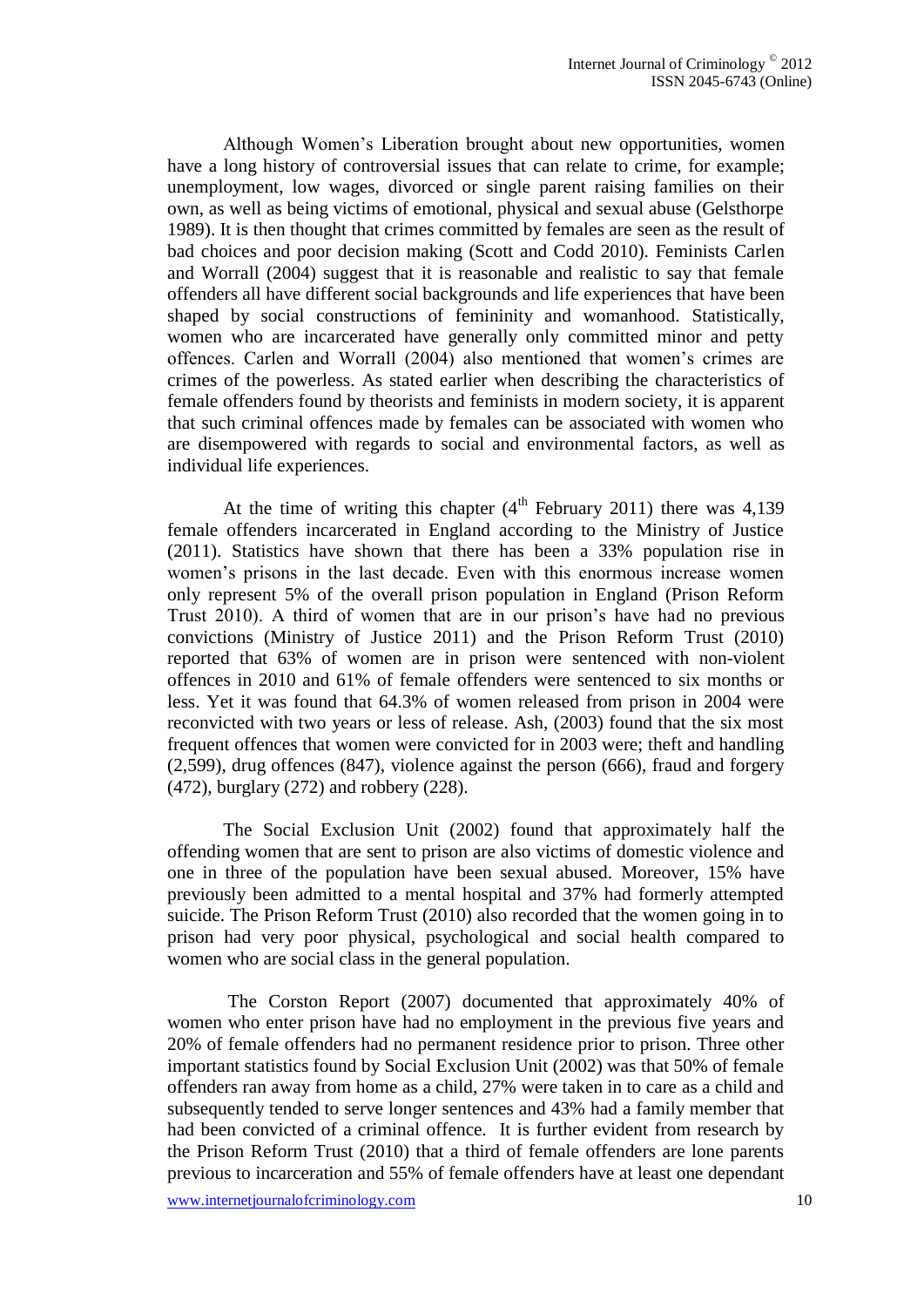child at 16 years old or under when they were incarcerated. The Social Exclusion Unit (2002) has indicated that women who are incarcerated lack skills and education. Statistically, it has been shown that 74% left school at age 15/16 with no further education and ONLY 39% gained qualifications at GCSE level.

Earlier figures have shown that in 2002, 69% of women in custody were aged between 21 and 39, which has remained the most popular age ratio for female offenders. Moreover, 11% were aged 18-20 (Ash, 2003). It is evident that women incarcerated aged 40 and over has risen 18% in 2002 to 25% in 2007; the rise in women's population can be partially explained by the increase in the severity of sentencing (Prison Reform Trust, 2010). The Corston report (2007) found that black and minority ethnic (BME) groups represented 28% of the women's population and 19% were foreign nationals, with an overwhelming 80% were convicted for drug offences.

The social backgrounds of female offenders are in most cases not pleasant, as stated earlier a large proportion of the offenders have also in their past been victims. Previous research has suggested that female offenders have a range of social problems which can lead to indirect pathways to crime, some significant factors that have been taken into account is financial difficulties, domestic violence and coercion from partner, stresses of single parenthood, childhood abuse (Chigwada-Bailey, 2003). Other factors have pointed towards women's poor cognitive skills, anti social behavior, weak social ties, dependency on drugs and alcohol, unemployment, low education, adverse family relationships, no permanent residence (Mclvor, 2004).

Worrall (1990) interviewed a solicitor that commented that typically women's motivational explanations for their crime can vary but subsequently it resorts to three categories, 'women offenders are needy, greedy or sick' p.81. The types of criminal offences that women most often commit could be associated with these three categories, for example; theft, forgery, burglary, robbery, fraud, violence against another and drug offences. Worrall has related criminal offences such as minor shoplifting for nappies or food as needy, though it could be categorised as greedy if one was to steal an un-needed luxury such as alcohol. Crimes such as drug-related offences, larger scale thefts, forgery and fraud would be seen as greedy, a magistrate cannot sympathise with this as the type of crime justifies punishment.

Henderson (2001) cited in Mclvor (2004:146) found that two third's of women in custody in Scotland depended on the states benefits prior to their incarceration and over half the population believed their offences were the result of a shortage of money. Whilst Worrall (1990) has also attempted to understand the solicitor's motivational explanation for criminal offences that fit with the term 'sick,' her research has indicated that magistrates believe the more serious an offence is, such as violence against another, murder or child abuse, the more likely the woman is perceived to have a sickness. Women that have been previously admitted have been described as attention seeking, psychopathic, manipulative or with personality disorders and depression, in some cases relating to or a result from excessive drinking or drug dependency.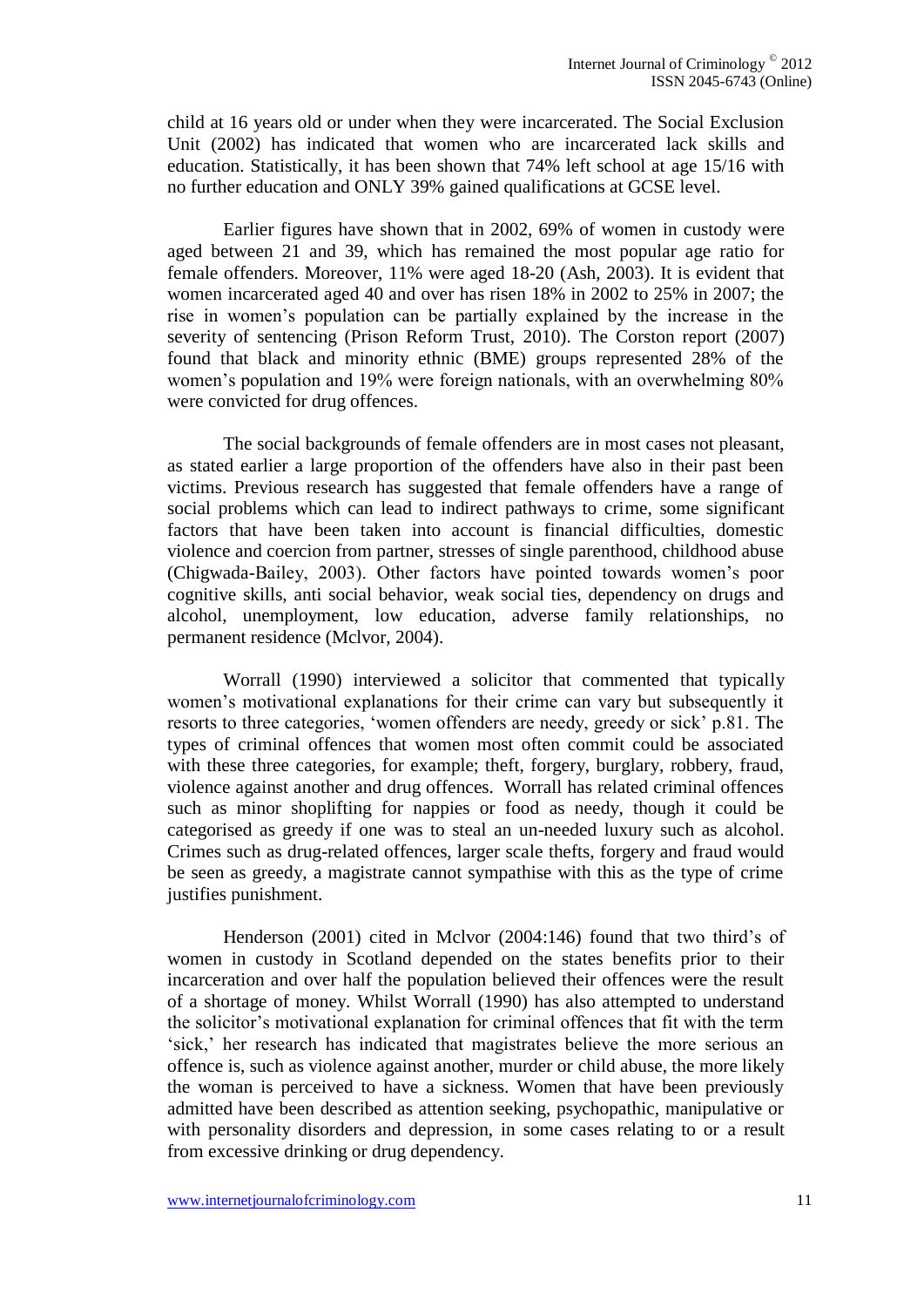Current research and theories of why women commit crime have pointed in the direction that female offenders are socially disadvantaged and in some cases have been victims of abuse, but these contemporary understandings of women's crime do not fit all female offenders and should certainly not target all women who are socially disadvantaged in the general population (Mclvor, 2004). Pollack (2000) stated that there could be a connection between women who have been disempowered and have low self-esteem with being degraded, abused and in poverty, which could empower women and give them some kind of selfsufficiency, but as Pollack also commented this is a theory that needs solid evidence.

This suggests that the majority of women who are incarcerated come from deprived backgrounds and their crimes usually reflect on their poor quality of life. The four principles of the healthy prison concept have currently not been upheld and delivered in prisons. As a result the women are suffering more harmful effects which add to their existing problems. The state need to help these women in order to diminish recidivism, by eliminating the harmful effects which women endure in prison and, alternatively, give support to reduce their existing problems.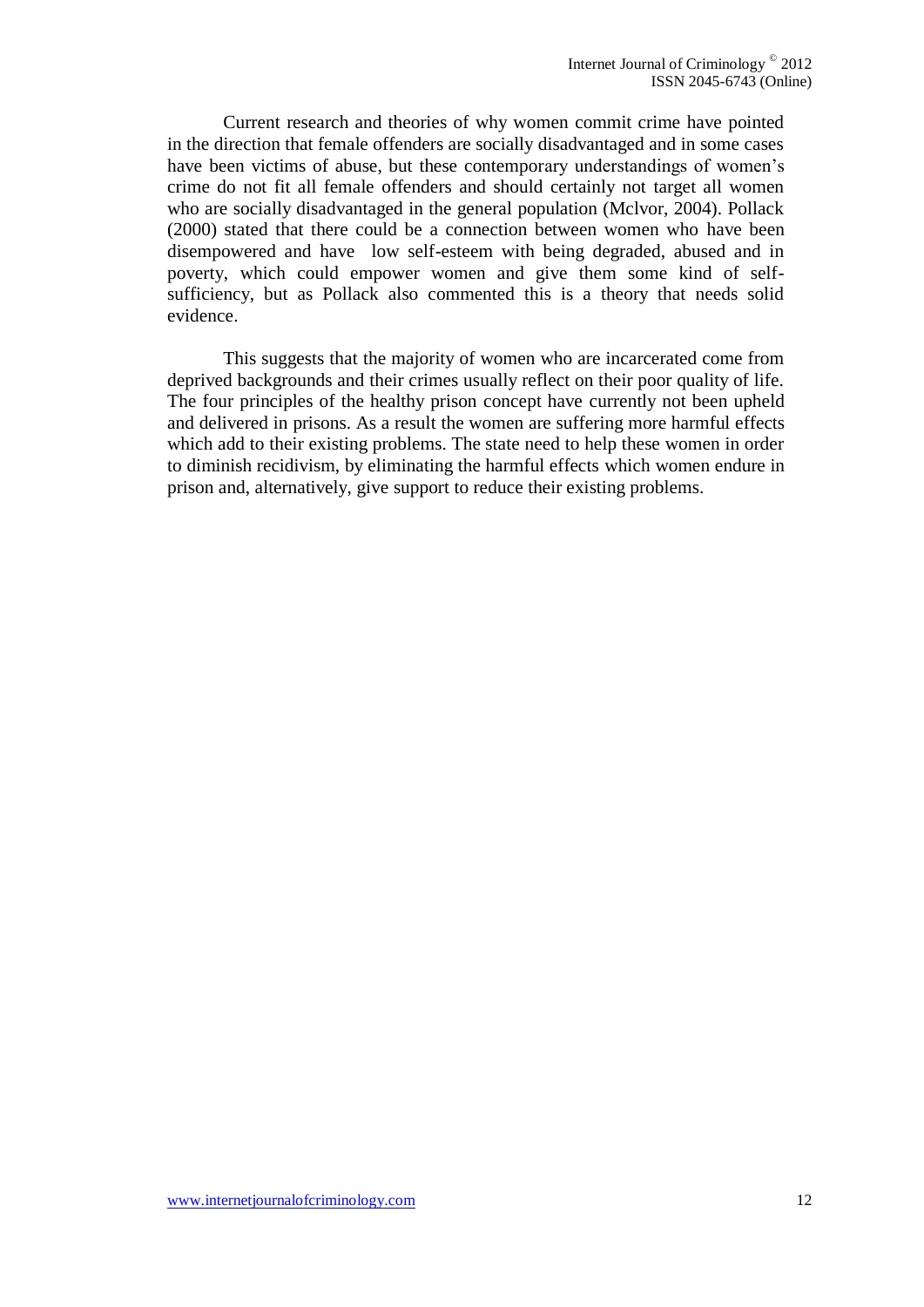## Chapter 3

#### What are the Pains of Imprisonment for Women who are incarcerated?

This chapter discusses the inside experiences of the women who are incarcerated; the pains and fears that they face when they are imprisoned. This chapter will assess several real scenarios of women who have previously been incarcerated as well as official statistics and feminist approaches of how women physically and mentally cope with the everyday pains of imprisonment.

The prison setting and environment was originally built for men and dominated by men. In this respect women were never perceived as being capable of committing crimes. As stated in chapter two such women were seen as 'mad, bad or sad' they were doubly deviant. It is not in their nature to commit a crime that offends society, moreover offend other women in society. Punishment in women's prisons was not seen as unruly or unfair because according to Lombroso, criminal women are not real women they have masculine traits. Only in recent decades have women appealed against the horrific treatment they entail and the less than adequate environment which they squalor in. Feminist critiques and HMCIP inspectorates have also commented upon to the poor conditions and treatment that women have previously experienced in hope to improve and meet the needs of women incarcerated.

Sykes (1958) brought about the concept that all prisoners experience pains of imprisonment which include the five deprivations; deprivation of liberty, deprivation of goods and services, deprivation of heterosexual relationships, deprivation of autonomy and the deprivation of security. Sykes argued that a prisoner will feel the significant pain of autonomy and liberty, it goes beyond physical liberty to the point were prisoners can not think for themselves they have routines and rules to follow day in and day out they are being undermined and controlled, individuals are told when they can have a shower, when they can exercise, when they go to bed and wake up and the routines and rules continue. Women, Carlen (1998) further suggests can eventually become institutionalised to the prison regime. They do not like change and when they adapt to prison life they can become frightened to leave prison as they are scared of the real world. (Carlen 1985). Essentially, women tend to use their time efficiently, yet in prison women are lost they have frustrations, discomforts, boredom, isolation and loneliness. Sykes commented that such individuals will look at the value of their life which after time could lead to an attack on ones self-perception, self-esteem and direct to hopelessness, depression and anxiety (Sykes, 1958).

It has been long debated whether women experience the pains of incarceration more severely than men. It is not this dissertation's aim to prove this statement correct, though it should be considered that women's maternal, physical and social conditions of their incarcerations are significantly different to their male counterpart. For example, women often have more domestic responsibilities, fewer experiences of incarceration, histories of physical and sexual abuse which can often verify that women are damaged before they enter prison (Matthews (1999a). Furthermore it could be argued that woman's life experiences,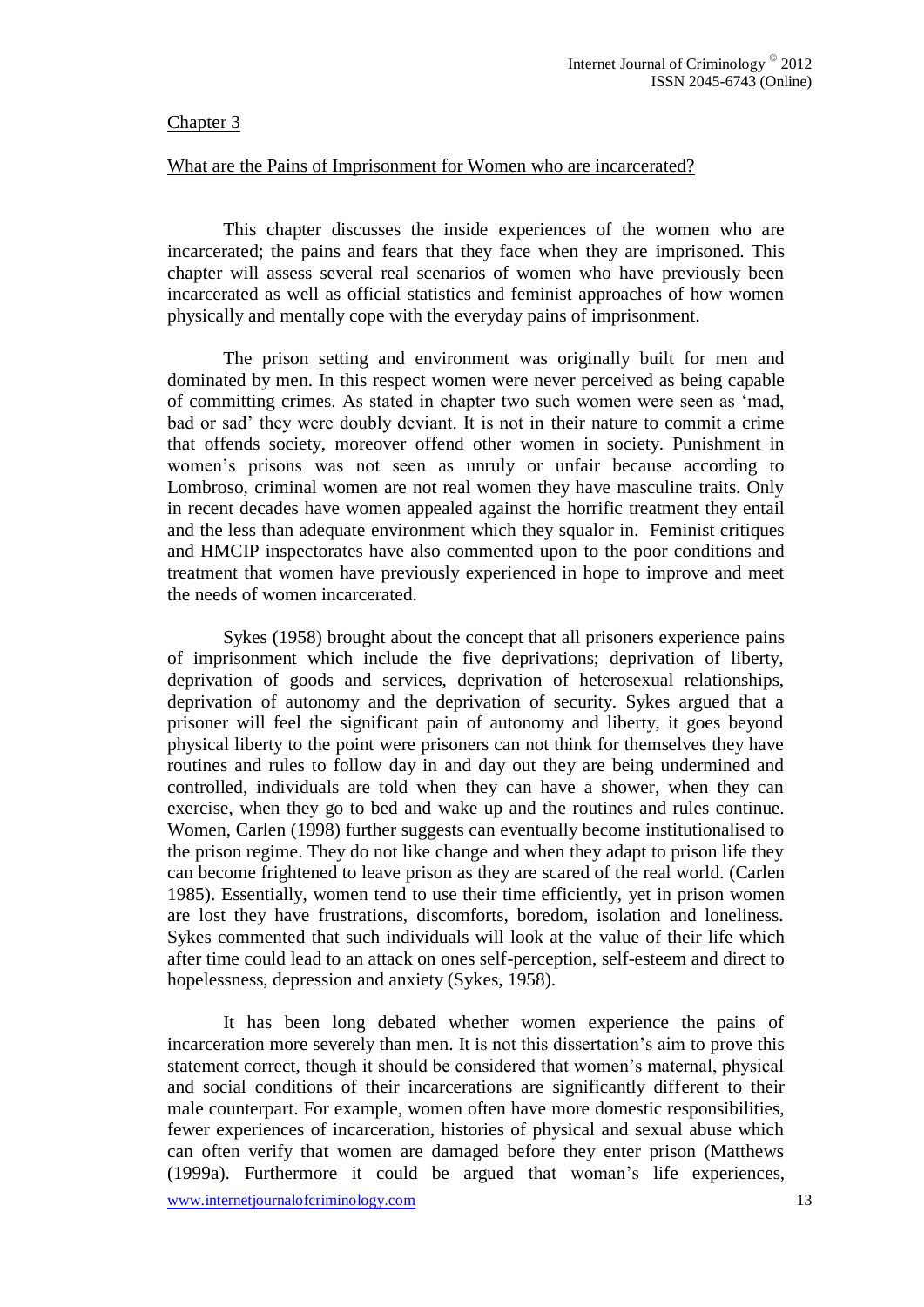gynaecological needs and cultural demands made on the outside of prison tend to be more painful for women to cope with once incarcerated (Carlen 2002). It is further argued that by Zedner (1988) cited in Tonry (1991: 325) that female institutions had an emphasis on moral grounds therefore female offenders were more depraved than male prisoners and therefore women had more moral ground to recover. It is apparent today that women are spared the harsh routines of men's prisons, but in many respects surveillance tended to be more intrusive (Matthews 1999). Prison inspectors also found that women were given more disciplinary infractions for minor offences, which would be discarded in men's prisons. (HM Chief Inspector of Prisons 2010) This is a strong point which relates to Zedner's argument that female institutions emphasis on women becoming real ladies of society that have morals, good manners and good behavior which suggests, that the women's penal system are delivering harsher regimes in order to obtain these principles.

As stated in chapter one, a main area of concern which is a further contribution towards the pains of imprisonment for women is that there are only 14 women's prisons in England and there are none in Wales. It was reported in 2007 by the Prison Reform Trust that the average distance for a women to be held away from their home is 57 miles and approximately 800 female offenders were held 100 miles away. Women only represent 5% of the prison population (Prison Reform Trust 2010) which is why economically it is not viable to build more women's prisons. This leads to women being sent further away from home, with fewer visitations from friends and relatives, and longer periods without seeing their children (Stern, 1998). Subsequently women will doubly feel the wasting effects of prison time upon themselves, as well as the negative impact that their incarceration will have on their partners and children (Scott  $& Codd 2010$ ). It is apparent from previous experiences of women who have been incarcerated that some women are desperate to see their children and can't bear to let them go on visitations. Others, on the other hand, chose not to see their children because they think it will be emotionally to hard for them and their child, or they do not want their child to experience the prison setting and official procedures such as being searched on arrival (Stern, 1998) and some women do not have a choice because they live to far away and their spouse or relatives cannot get to the location (Wyner, 2003).

That men and women do not respond to incarceration in the same way is furthered by the suggestion women do their time differently to men. Men concentrate on doing their own time relying on their inner strength and ability to withstand outside pressures to get them through each day, whereas women tend to remain interwoven in the lives of their spouses, children and their mothers as they tend to take over the child care. It is a fact that women get more visitations off their mothers and children in comparison to males who get more visitations off their wife and children (Flanagan, Marquart, & Adams, 1998). When women go to prison they are still looking after the family and carry all their concerns, yet when men go to prison they are aware that their wife or spouse takes care of their children (Carlen, 1998). It is not then surprising that Ward & Kassebaum (1965) cited in Maguire, Morgan, & Reiner. (2002: 512) reported that female offenders in USA felt the loss of family and home more acutely and in some cases it was found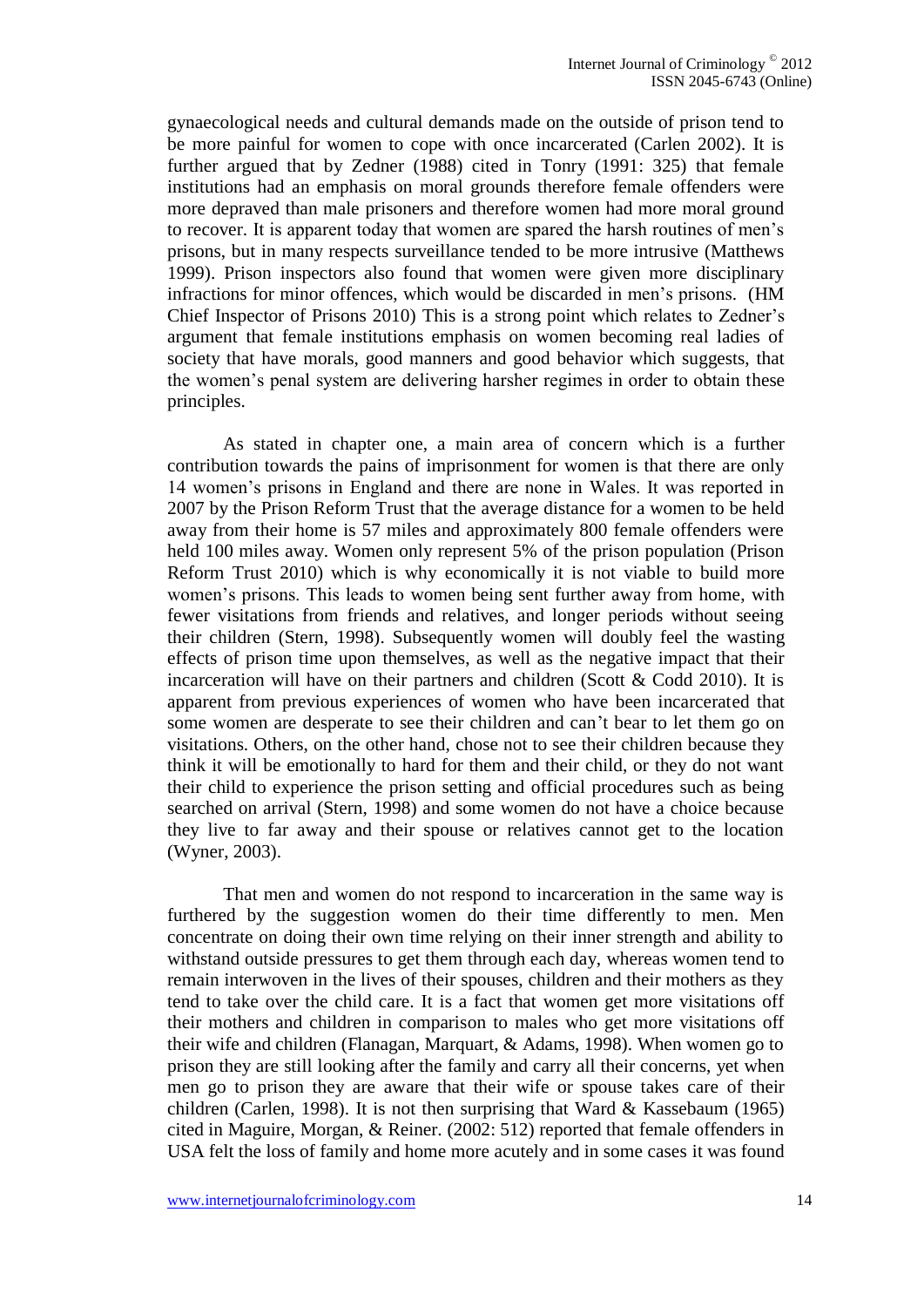that women had formed alternate relationships with other inmates called 'pseudo families' to replace their missing kin.

Furthermore women in prison often experience other pains of incarceration such as bullying and, what some have called 'winding-up'. It is important to realise that half the women who are incarcerated have endured domestic violence and one in three have been sexually abused according to the Social Exclusion Unit (2002). These women have been dominated, undermined and belittled. They have tolerated bullying through verbal, physical and mental abuse which, subsequently, made them vulnerable. Women who enter prison are often re-encountered with physical punishment and verbal torment from other inmates and prison officers.

A scenario of 'winding-up' is when Josie O'Dwyer cited in Carlen, Hicks, O'Dwyer, Christina, & Tchaikovsky (1985: 152) asked a prisoner officer if there was association (shower/personal time) one night and they replied 'yes'. Josie then got ready and waited to be collected, she rang the bell and asked is there association, they replied 'no' and walked off smiling. By this point Josie was wound up. Josie commented that prisoner officials look for vulnerable convicts with little or no communication with friends; they also determine whether they will wind you up as soon as you enter prison and depending on the offence they committed (Carlen, 1985). These women are still being demoralised, humiliated and tormented by the very people who should be their role models. Not all prison officers, however, project unfair verbal comments or procedures. A prison officer commented in Carlen (1998) that they were seen as social workers, counsellors and jailers, they are the whole spectrum but with minimal training.

In recent research the Social Exclusion Unit (2002) found that 70% of female offenders suffered from at least two or more mental disorders, 63% had a neurotic disorder, 14% had a psychotic disorder and 50% had a personality disorder. Previous research has suggested that female victims that encounter physical and emotional abuse have serious psychological consequences (Mauer & Chesney-Lind 2002). There has been a long history of stereotypical views that female offenders must be 'mad' to commit an offence, and such women should be medicalised. Holloway is a primary example of how they assumed women needed more medical and psychiatric facilities rather than punishment (Carlen 2002). Hannah-Moffat (2001) defines this as the power of pastoralism, were psychologists and psychiatrists are concerned with the psychic state of an individual and try to diagnose them in an attempt to address the miseries of modern life. Ogden, a female offender at California Women's Prison, explains in her journal that the women are more afraid of medical incompetent attention than the illness itself, which could lead to death. Doctors give high dosages of Thorazine and Chlorohydrate to calm women down, which, in effect, leaves women being zombies and can give long-term effects such as reduced speech and mobility. Two of the women that are mentioned in chapter 5; Ruth Wyner and Josie O'Dwyer, as well as Ogden, have all mentioned in their experiences that the reality of psychiatry in prison has everything to do with control and management, and nothing to do with effective treatment (Ogden 2004). Not only do inmates with a mental illness find their environment and everyday life painful but it should also be apparent that individuals without a mental illness are suffering additional pains when they are submitted to share cells or be around another individual with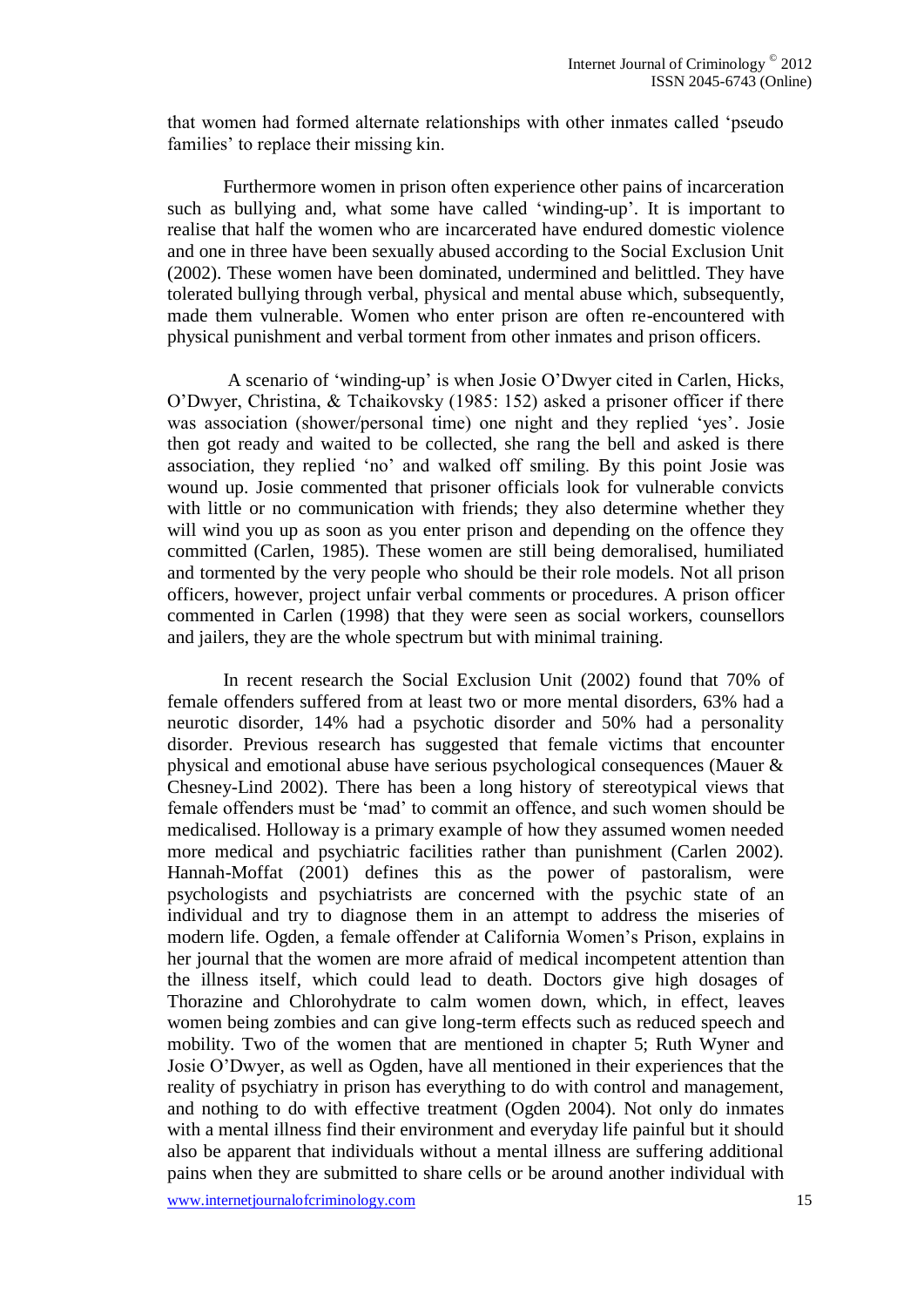a mental condition. The Corston Report (2007) claimed that there are too many mentally ill female offenders who should have been diverted away from prison when attending court as these women do not receive effective treatment for their disorders; in fact their surroundings are making them worse (see chapter 4).

All convicts, no matter what age or gender, will find their experiences different from one another and find their own way of coping through the pains of incarceration. There has been disturbing increases of coping strategies such as suicide and self-harming rates within female prisons (see chapter 4).

There are many other aspects this chapter has not covered that both Holloway and Style women's prisons have distinguished. Women in Holloway had concerns about minimal opportunities to have daily showers, cleaning products and clean sheets and they were concerned about poor hygiene and catching Hepatitis. Women also felt the pains of incarceration because of the overcrowding issue as, they did not feel that they were safe nor had privacy (HM Chief Inspector of Prisons 2010). At Style women were concerned with the food as a lot of women had put on weight yet had little opportunity out of their cell to facilitate exercise. Furthermore there had been a rise in women who had developed drug dependency since they were incarcerated. It is not surprising that women start to take drugs in prison for the first time, if it relaxes them and takes away the pains and minimises the wasting effects of time spent enclosed, day in day out. Women also felt the pains for being victimised for their religion, victimised by staff for being new, their sexuality, for their offence and not being a British citizen (HM Chief Inspector of Prisons 2008).

All these are additional pains that women experience on a daily basis which add to the problem of depression, anxiety and boredom. There is not enough sufficient evidence that the prison setting is supporting women's needs, according to the HM Chief Inspector, women's prison regimes are not adequately meeting the criteria of the healthy prison concept.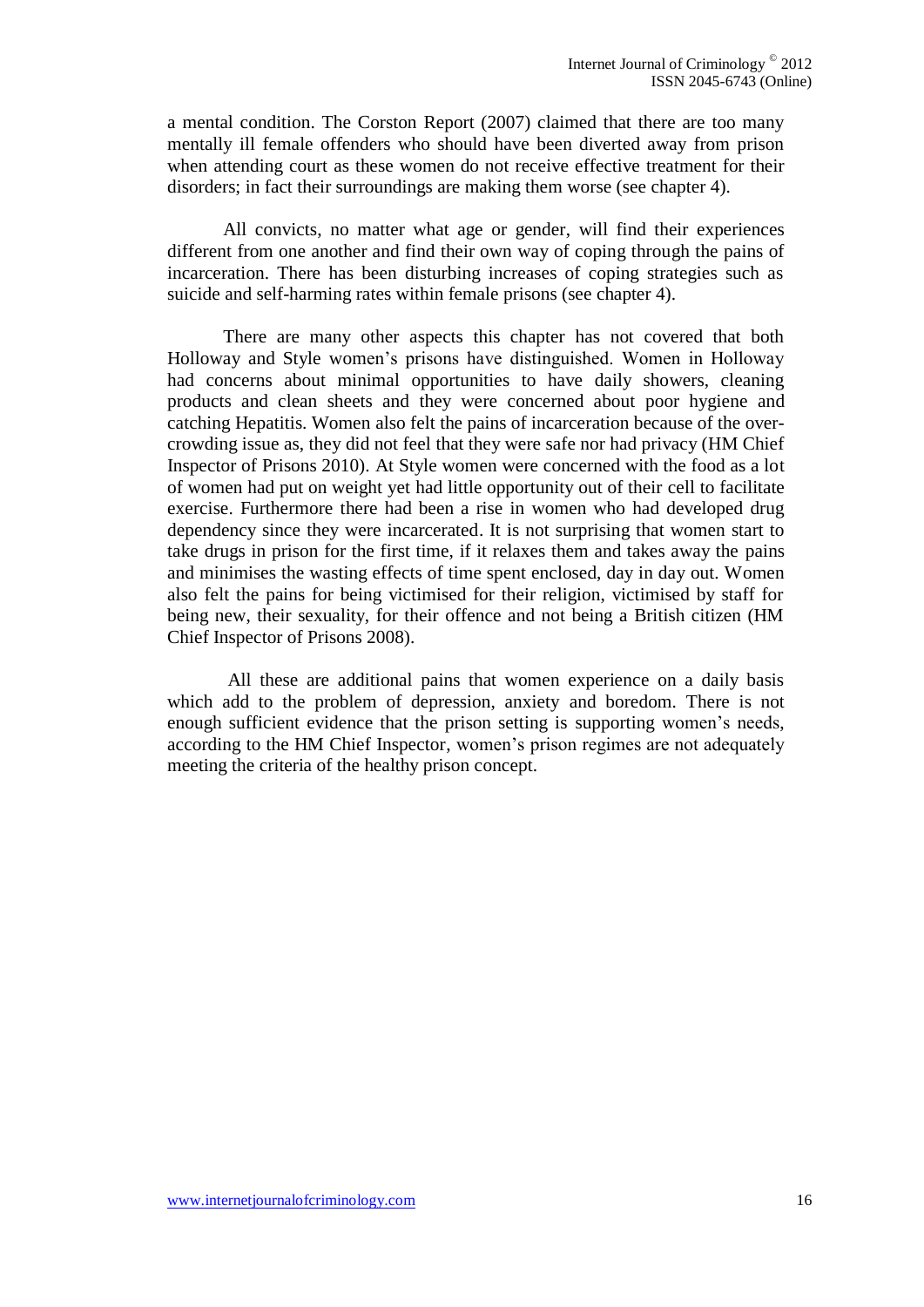## Chapter 4

#### What are the Consequences of Incarceration for Women

This chapter investigates the consequences of incarceration that women have to experience before they enter prison, during their sentence and after their sentence. Within this chapter there will be official data, critical thinkers and feminist approaches to see if the consequences of incarceration justify the use of custody for women. This chapter seeks to do this by considering whether positive justifications outweigh the negative consequences of confinement.

It is very rare to hear about a success story in regards to an ex-offender becoming a law-abiding citizen who has changed their life around, moved on, bringing in a regular income, having a fixed residence, maintaining relationships, in good health and no incentive to re-offend. For women, and others who are incarcerated, the consequences are inevitable and they begin before, during and after ones sentence in custody. The consequences of incarceration are limitless, which will be discussed, and are subject to the individual.

The Social Exclusion Report (2002) identified nine key factors which contributed to re-offending in relation to social exclusion, they believe that education, employment, attitudes and self-control, housing, family networks, financial support, mental and physical health, drugs and alcohol misuse, institutionalisation and life skills have an impact on the likelihood of one to reoffend. The last aspect is quite interesting because, as pointed out in chapter 2, a large proportion of female offenders have been incarcerated from an early age and large minority have been brought up in care prior to their incarceration. Towl (2003) further pointed out that criminal history, age of first conviction and previous custodial sentences play a huge role in recidivism, for example a female offender who is incarcerated at age 18 and is released when they are 26 will have had no real life experience on how the real world operates in terms of getting a job, accommodation, education prospects and how attitudes differ significantly in the wider community. These individuals are subsequently, at a higher risk to reoffend and become institutionalised, along with individuals with long sentences.

As stated there are many forms of consequences that come as a result of incarceration, so this chapter will only analyse five aspects in more detail. These are; accommodation and employment after release, mental health during prison, bullying, suicide and self-harm in prison.

Women in Prison (ND) had twenty five concerns which they appealed for change and, at the top of the list was support for accommodation when leaving prison. Currently, ex-offenders are given £46 on release, an appalling amount with regards to the fact that, as stated in other chapters, women are rarely situated near their home town. £46 would not be sufficient for a woman who is leaving prison from Holloway, for example and returning to Wales. This money is by no means a way of survival, especially when a third of prisoners lose their house prior to imprisonment, a third who leave prison say they have nowhere to stay and, 10% sleep homeless on leave (Social Exclusion Unit 2002). Women in general are less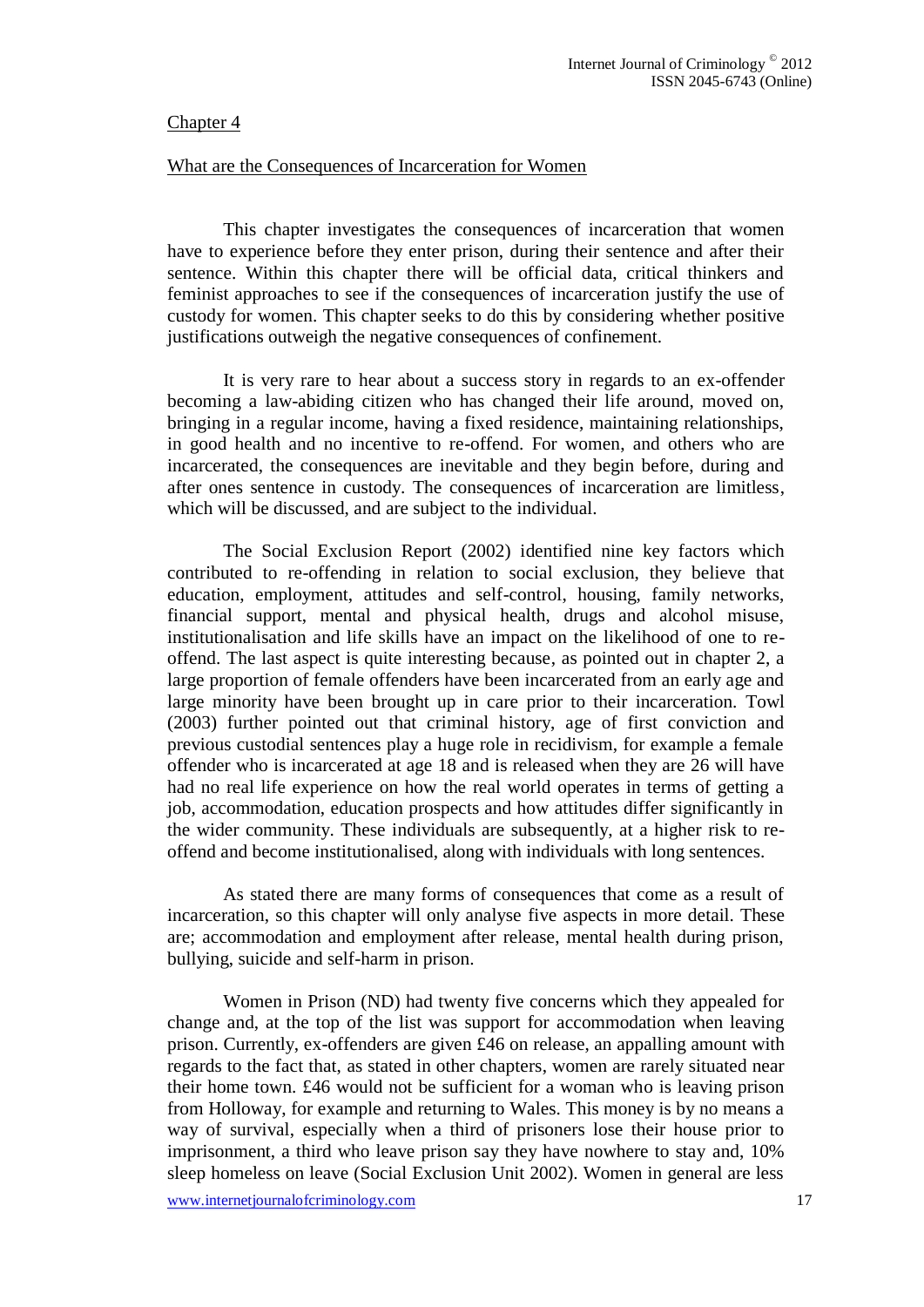likely than men to leave prison with accommodation arranged, 41% of women do not have accommodation arranged on release (Women in Prison ND). Women may also find difficulties finging a fixed abode due to lack of support prior to release, no supportive relationships, or a lack of availability in hostels. There are agencies that do support women and other ex-offenders who have no accommodation but it is apparent that individuals receive low or no help prior to their release. For example, the Social Exclusion Unit (2002) reported that 11% of women stated they had no help with housing inquires whilst in custody. Some women especially those who are being released after a life sentence, have great difficulty in having accommodation when they have an exclusion zone, which means they are not able to return to a family address or certain areas because their conviction excludes them from living in a certain area (Chapman 2001/02).

Another consequence some women face on release is regaining custody of their children. Most women want to have a fresh start to bring their children up, but the problems start again because the Local Authority will not grant custody unless the parent (mother) has a fixed satisfactory accommodation (Gelsthorpe Sharpe & Roberts 2007). A woman who has left prison with no fixed address will, therefore, face bigger problems. With no address an individual will not be able to get mail, or a job. There are even problems relating to health care because to be listed to a doctors surgery they will need an address, this will be a negative aspect for the 90% of women taking medication in prison once released.

It would be ignorant not to point out that there are facilities and organisations which try to cater for women on their release, such as Shelter, Coordinated Accommodation Scheme (CAS), NACRO, Griffin Society, Clean Break, Women Prisoner's Resource Centre and the YWCA. There are other facilities that support women around the country that can provide women accommodation at open-access hostels, co-ordinated/supported housing schemes, safe houses, single sex hostels, mixed hostels, bail hostels, bed and breakfast hostels, night shelters as well as mother and baby hostels (Hardwick 1987). Although there are charities and organisations which aim to help women who have difficulties with accommodation on release, there can be problems such as little funding, not enough vacancies and not enough hostels or houses that are near the ex-offenders home town (Carlen 1990). There are also other problems which women may face when they have a hostel to stay in, some hostels are not adequate and have poor facilities, they also tend to be located in deprived down town areas, and will often house other ex-offenders, and less fortunate or problematic people such as prostitutes and drug addicts. This can be challenging when women try to move away from a life that was subordinate (Gelsthorpe Sharpe & Roberts 2007). It is apparent that women will find accommodation a major negative consequence after their imprisonment and if prison officials do not improve their communication and support in this area especially for women with no home, then there is little hope for these women and a greater chance that they will re-offend.

Another major consequence that comes as a result of incarceration for some women prior to their sentence is losing their employment. Only a minority of women tend to have a job previously to their incarceration. For employers it is not financially viable for business to keep a prisoners position vacant for the duration of the prisoner's sentence especially if a job is unskilled. Most women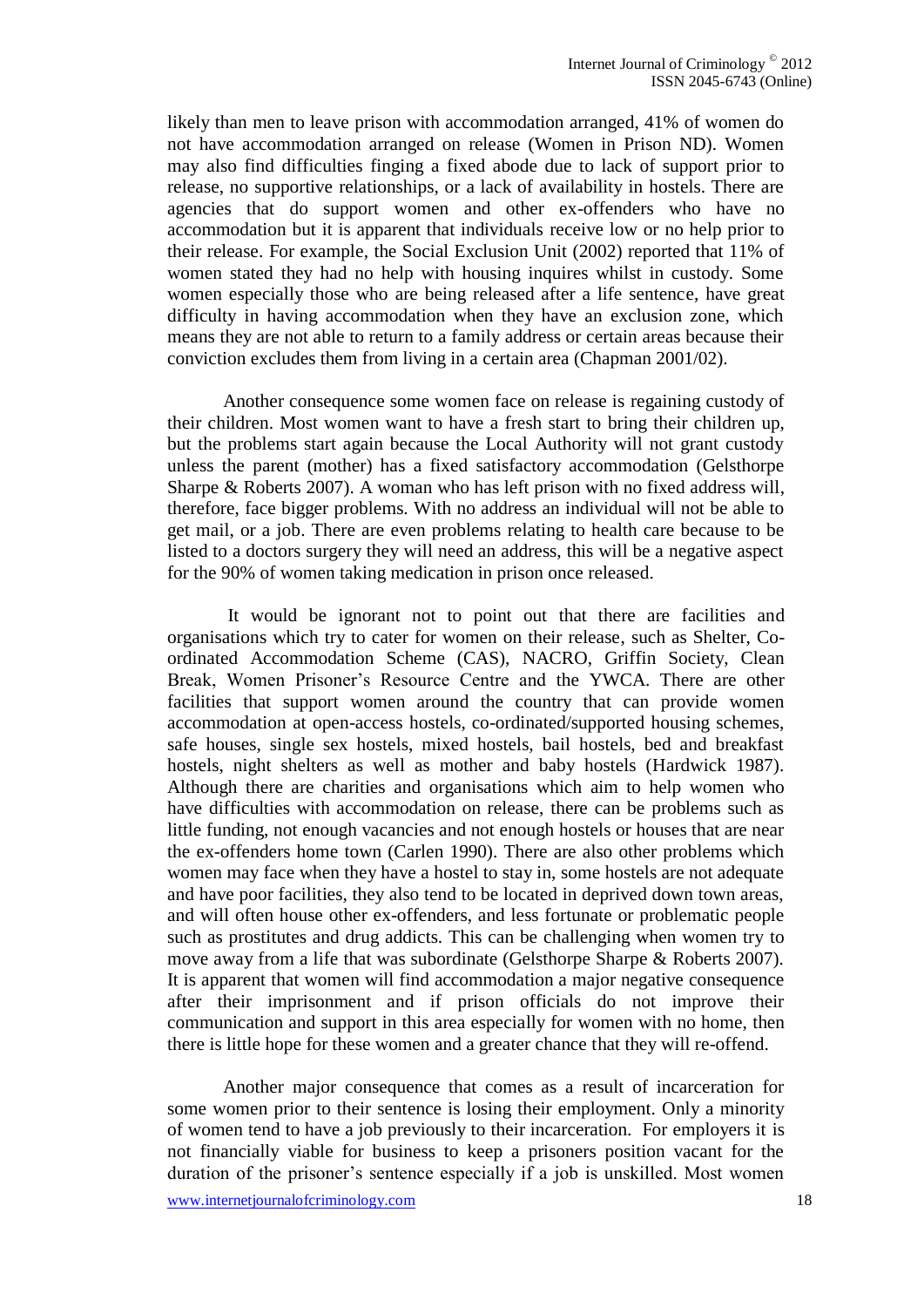who have had jobs before prison were often cleaners or shop assistants. It is visible to anyone especially an ex-offender, that a criminal record will cause major implications when applying for a job. Revolving Door Agency (2004) reported that national unemployment was currently at 5.1% and amongst ex-offenders that increased to 50%. The Corston Report (2007) stated that 75% of women were still unemployed six months later after release; this is a huge increase from the 40% who had jobs prior to imprisonment (chapter 2).

Women in Prison (ND) claim that work was the second major concern they had, and felt they needed change whilst they were imprisoned in order to help them resettle in society. Most women do not feel that they are given work-related courses where they can learn a trade to help them get a job. Vacancies for such courses are limited and women are also at a disadvantage when it comes to their education. As stated in chapter 2, 74% females had left school and only 39% had gained GCSE qualifications. With limited skills, women are at a disadvantage when combined with a criminal history alongside the current changes in unemployment and the economy amongst law-abiding citizens.

It is also evident from previous reports by the inspectorates of women's prisons and personal accounts that women are locked up for to long in their cell. Women in Prison (ND) commented that a concern for change was the time allocated in their cell was inappropriate because they were missing scheduled association, education and activities. This is a cause for concern that not all women are given a chance to take part in education and activities that will benefit them. It is also apparent that these women become lazy as a consequence (chapter 5) which can make one more and more lethargic and unprepared for work once released (Hardwick 1987). Prison regimes need to be changed so that all women are motivated and their body and minds are exercised alongside more appropriate trades and skills that will prepare them for resettlement.

A major implication some women experience before entering prison and, a negative consequence that can affect women when incarcerated is their mental health. The Revolving Door Agency (2004) reported that HM Inspectorates of Prisons performed an unannounced inspection of Holloway and found that 90- 95% of women were on psychotropic medication, primarily benzodiazepines. Interestingly, in a sample of 1,400 female offenders they found that two-thirds of the women were not taking any medication for stress, anxiety or depression when they entered prison, yet 90% will have taken tranquillisers and other forms of medication before they are released. This is a shocking rise in figures. Whether some women may actually need medication, there remains more serious issues that need to be raised. Repeatedly there are factors which support the notion that prisons are unhealthy and they deteriorate ones well-being. Evidently from chapter 3, women suffer from a range of mental disorders prior to incarceration and as a result of their custody; women's needs are often neglected in most areas which also contribute to ongoing mental health requirements.

With the staggering increase of mental health needs that are being maintained and not treated effectively, prisons are the last place that will have any significant outcome, punishment would be better off served in the community or institutions that can provide regular care and support for women, rather than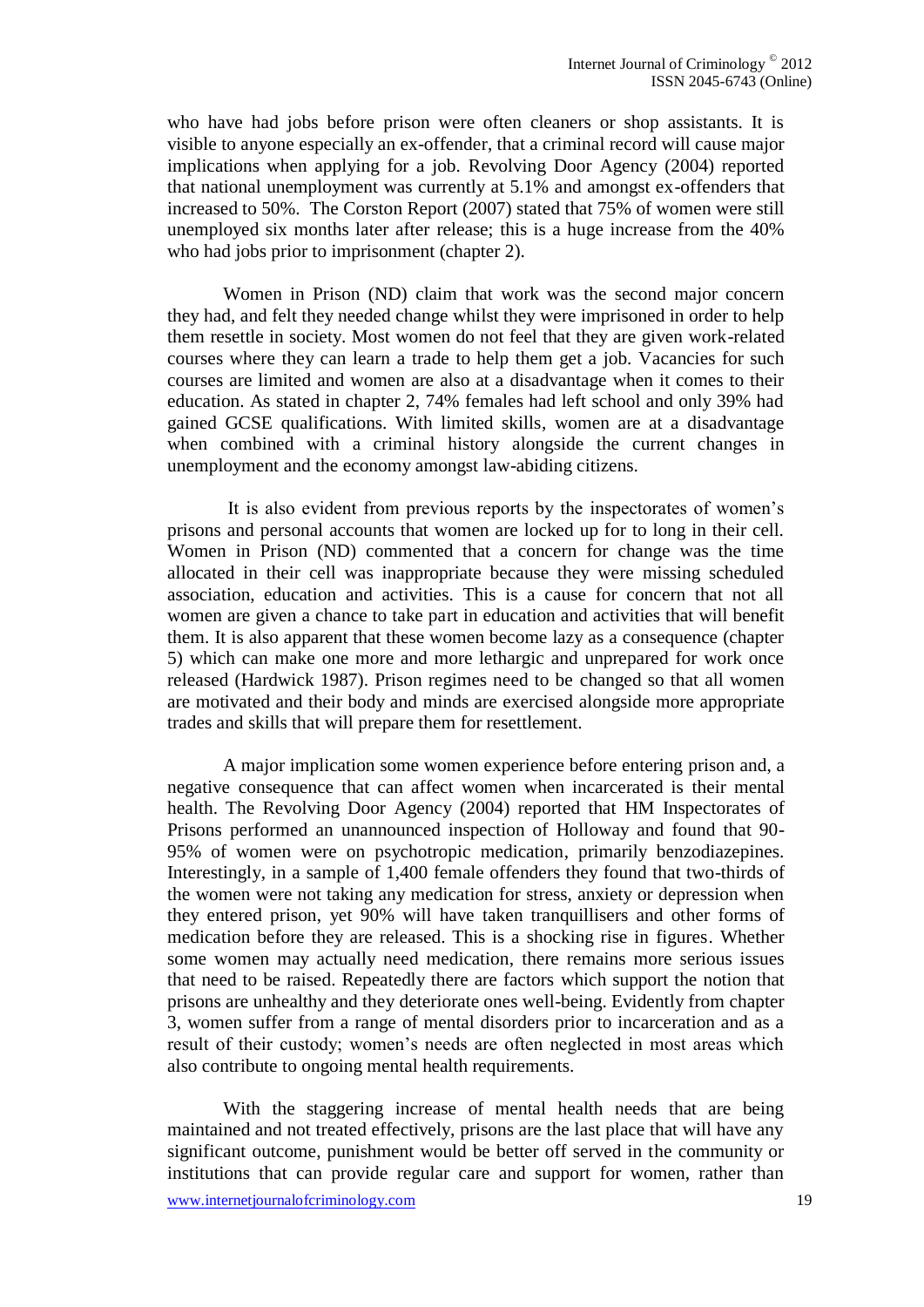women who re-offend because again they are being maintained/hospitalised/institutionalised and then thrown back to society without continuous support (Carlen & Worrall 2004).

For some women, bullying is a consequence for those who are imprisoned. Bullying can come in many forms and from different people; for example, physical, verbal and psychological and from different agents such as inmates or prison officials. Leddy and O'Connell (2002) cited in Ireland (2005: ) reported that women engage in less direct forms of bulling than men, they were also more likely to report verbal bullying than physical bullying. Mossen (1998) cited in Ireland (2005: ) stated in a study of 161 female prisoners that 12 reported physical assaults with 76 who reported non-physical intimidation such as theft, exploitation, coercion, being ignored or excluded from activities and conversations and 30 who reported name-calling. Whilst a variety of factors lead to bullying, such as first time offenders, generally quiet or shy individuals, individuals in for particular crimes such as child abuse and young prisoners, in accordance with previous studies it is thought that the procurement, sharing and use of drugs are often the main cause of bullying amongst women (Ash 2003). Ireland (2005), on the other hand, suggests that introverts were most likely to be bullied in the prison. Victimization can have severe consequences which add to the pains of incarceration and brings about levels of insecurity, levels of selfhopelessness, a trigger of past experiences, add to self-harm or even suicide.

Further consequences which arise from experience of incarceration can lead to disturbing coping mechanisms as stated in chapter 3. There have been disturbing increases of suicide and self-harm rates within female prisons, with suicide being the leading cause of death in prisons. The Prison Reform Trust (2010) reported that between 2002 and 2009 there were 55 self-inflicted deaths amongst women prisoners. In addition HM Prison Service (2002) cited in Rickford (2003) reported that prison staff are called to support approximately 1,200 prisoners identified as being at risk of suicide. Matthews (1999b) stated that women have lower accounts of suicide than men, but females account for the majority of self-harm. Leibling (1992) cited in Matthews (1999a: 70) proposes that those who had attempted suicide had reported that they had been provoked by threats, teasing and bullying, typically those who are physically and socially isolated with few activities and little or no contact with family. Other factors that can contribute are hopelessness, helplessness, intense anguish, guilt, shame and psychiatric disorders. Alcohol and drug dependency can also play a significant role, especially amongst suicides that occur within first 24 hours into custody (Tonry & Petersilia 1999). These are some of the main contributions that will lower ones mortality as well as being made to live in an environment surrounded by others with addiction problems, mental disorders and increased needs than others in society, it is not surprising that prisoners suffer from negative mood states and some have suicidal gestures (Ireland 2005).

In relation, a desperate coping mechanism and consequence of imprisonment is self-harm. The Prison Reform Trust (2010) notified that in 2008 women were reported in 12,938 cases of self-harm that year. Thompson (1998) argues belief that some women experience self-harm through self-denial and the high standards of behavior society expects of them. Thompson reported that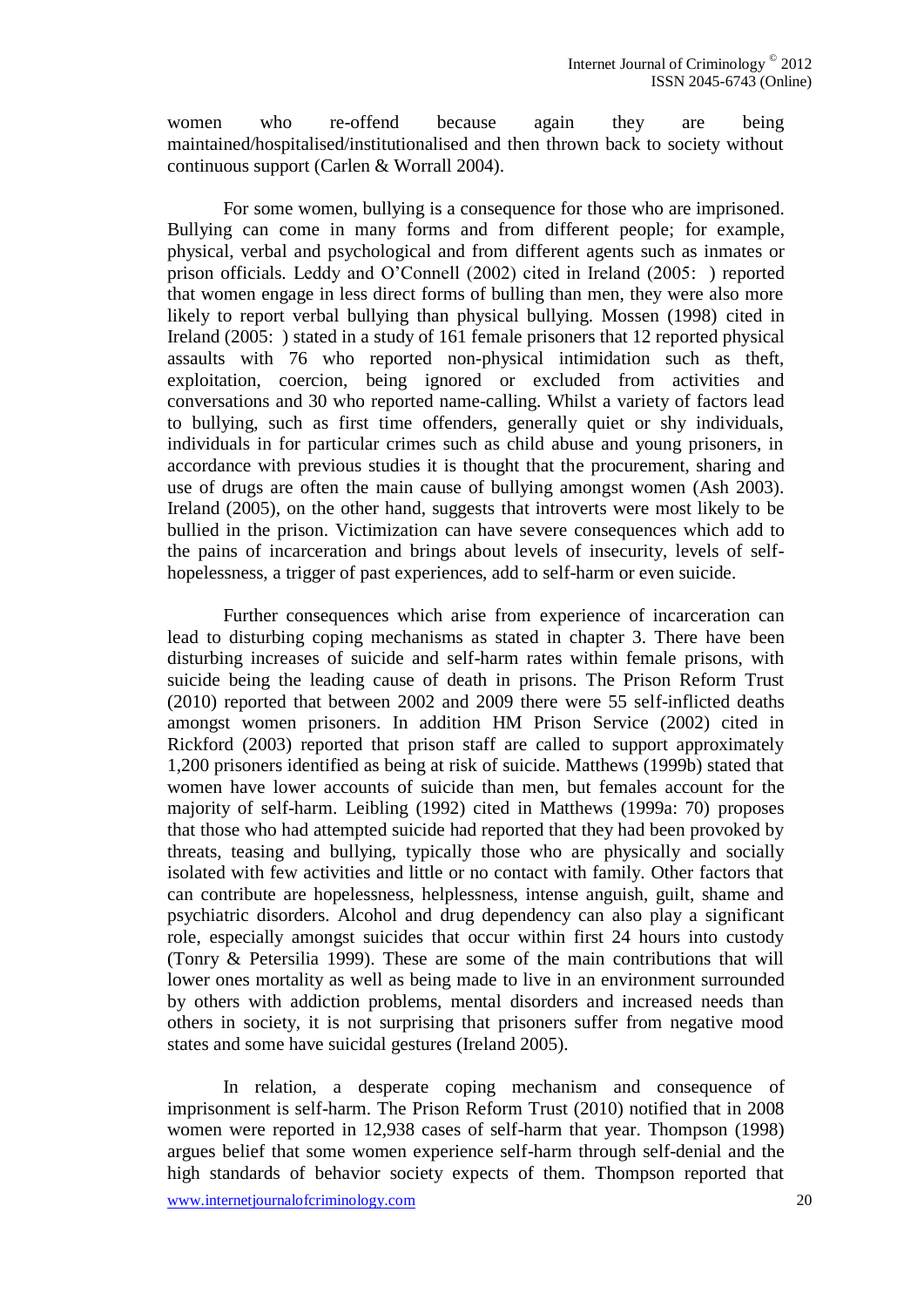women alienate themselves and self-denial can be seen as symptoms of powerlessness and resistance. He argues that self-harm supports the notion of coping with extreme pain as well as an expression of powerlessness. In relation Consumers of Mental Health (1989) cited in Tonry & Petersilia. (1999) explains how women they had met in prisons said, 'Self harm is a way of controlling anger and pain. . . You can feel physical pain. It is easier to cope with than emotional pain. . . Self harm is away of expressing that hurt. P.311. Such injuries can be a cry for help, even an act of shame or a means of control usually over themselves (Ash 2003). Although more updated polices are being mandated to minimise occurrences of self-harm or another term 'cutting' can often be an epidemic in women's prisons (Zedner 1988 cited in Tonry 1991: 351). Prison officers tend to not to have much sympathy for those who self-harm and in some cases they will punish the other women for their deviant behavior (Carlen, et al 1985). This, in turn, it could cause disturbances for other women witnessing a suicide or a women self-harming (Corston 2007).

Whilst the problems which women face when incarcerated have been discussed research has also suggested that women are losing a fighting battle when it comes to making amends or trying to resettle back into society, the prison environment effectively diminishes moods and motivation, and it can be argued that if the prison has made any effective changes to a prisoner it is often undone when they are thrown back into society with little prospect or no support to gain accommodation and have enough money to survive without re-offending (Social Exclusion Unit 2002). Individual choice and decision-making are fundamental to women's commitment to avoid re-offending, but it is evident that more needs to be done in order to support and empower women's resettlement needs with community based resources (Gelsthorpe, Sharpe & Roberts 2007).

The research carried out in this chapter supports the hypothesis that the healthy prison concept is not being delivered. Women lack guidance, security and availability to future planning for their resettlement, their safety, potentially helpful programmes and activities, as well as healthcare schemes.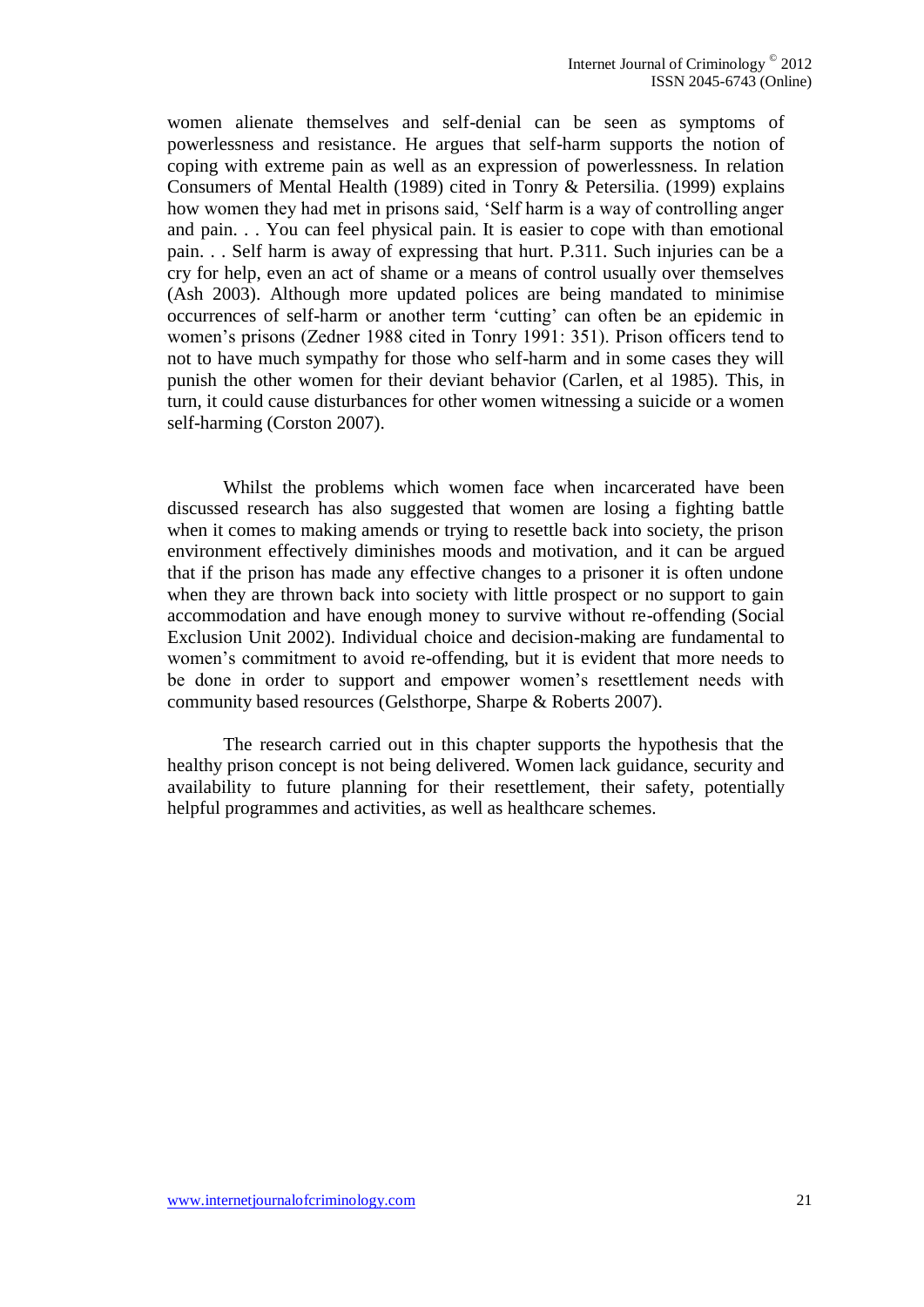## Chapter 5

# Women's Experiences of Imprisonment in their own Words.

This chapter identifies several case studies of women who have been incarcerated which investigate women's experiences and the reality of prison life. Within this chapter different case studies will glance upon the characteristics, pains and consequences the women have had to endure. The purpose of this chapter is evidently to see if real women's experiences point towards a justification of their punishment or pointing towards alternate punishments or abolition of prisons.

The lives and experiences of women prior to incarceration will vary considerably but once they are in custody many of them will share similar pains and consequences that they will endure from imprisonment. Women in custody will cope differently from one another and certain parts of their experiences may be harder to deal with than others, but there is a resounding call for alternatives to imprisonment as and prison does not work as a punishment, deterrent or rehabilitation. Below are personal accounts of experiences of several women who reveal how the system treats women in prison.

Audrey Peckham (1985) was 44 years old when she was arrested and convicted with incitement to murder, a crime for which she still argues her innocence. Peckham was a middle class deputy head mistress, she was not considered to be an ordinary stereotypical female offender. Peckham recalls that her time in prison was extremely unpleasant. There were no clean towels and no where to wash your hands, women were only given a pot which would only be empted in a morning, for those sharing a cell the smell was repulsive. Peckham also commented upon the unhygienic use of cleaning materials, as there were many incidents where she was called to clean washrooms and cells which had been contaminated with faeces, urine, blood, vomit and phlegm. She noted that prison officers did not seem to think that there was anything wrong with this yet they would not dream of using the same cloths to clean their own houses. It is worth noting something that Peckham said, ' The criminal world does not seem to be very large, it was a constant source of surprise to me to see how many people knew each other, it was like an old girls reunion at times in the common room.' p.169. Many of the women coming in and out of prison are the same women, some women do not know any other life than the one they are living and will remain in the same revolving door effect in and out of prison. Peckham was lucky that she had supportive relationships with her husband and children when she was released and still had a roof over her head. Yet although she still had her teaching qualification, she knew that she would never have another teaching job again. Professional persons are punished in many ways, they rely on the views that others have of them. Peckham had only served eight months and did not feel institutionalised, she felt isolated and marginalised. She was afraid to go in to her village and be recognised by those who knew her.

In a documentary about women in prison at Cornton Vale, two case studies about women's experiences were particularly interesting. One was 25 year old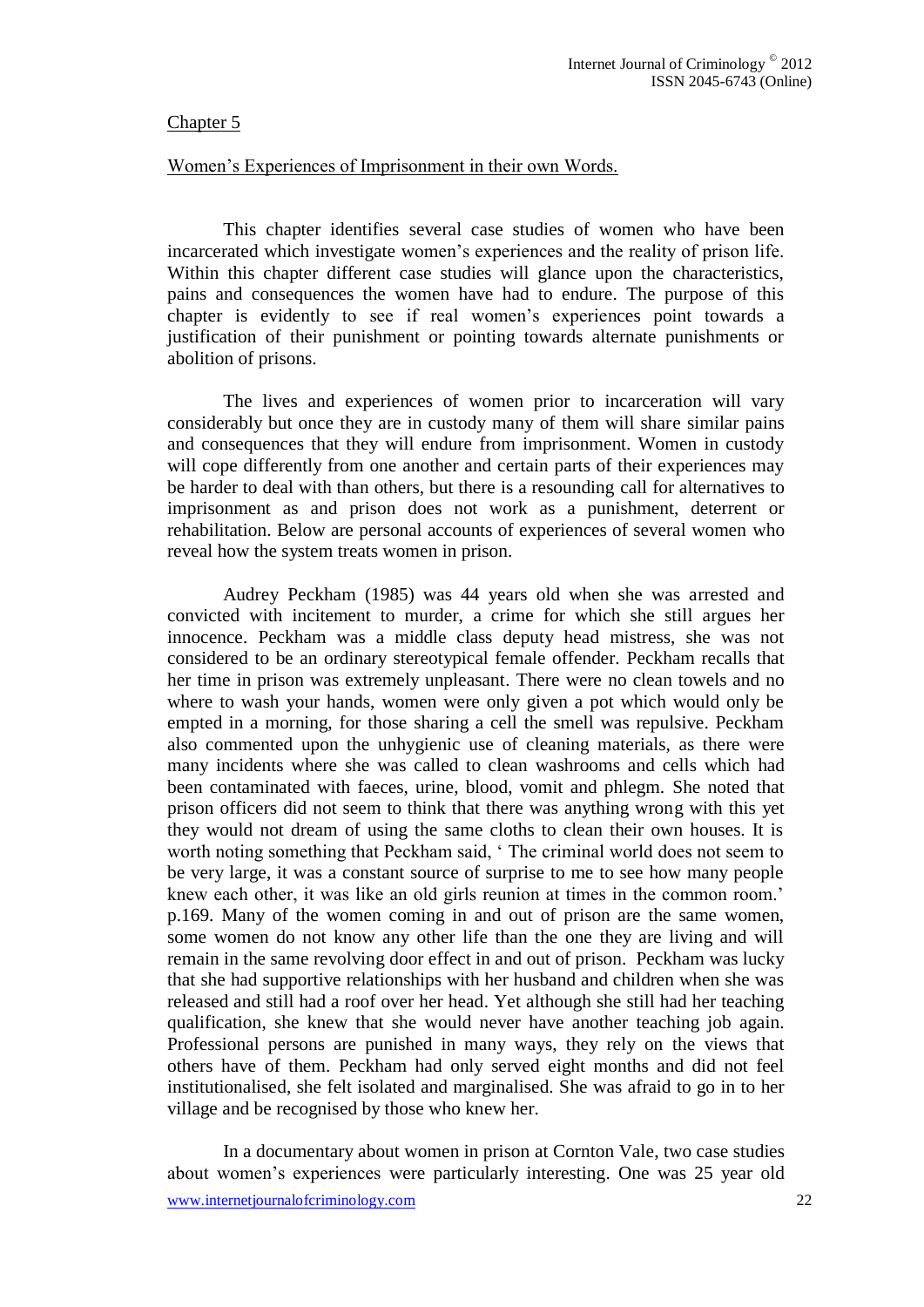Michelle incarcerated for breaching the peace for attempted suicide, the second was 21year old Debbie a drug addict and dealer who was incarcerated after supplying drugs to someone who subsequently died as a result. Michelle was a chronic self harmer and attempted to take her own life 100 times, her father had sexually abused her and her mother was ill from a stroke. She had been brought up in care as a result and prison officers had seen her in and out of prison countless times, stating that she will always come back to prison because her root problems have not been addressed. She has no support network, family or friends to express her feelings to and she is unable to get a job because of all the medication she takes. Michelle continues to self-harm instead of harming her farther and when she is released she becomes intoxicated, her alcohol tolerance levels are low and becomes angry and depressed which starts off the cycle of suicidal tendencies again (Freil & Kean 2008).

In comparison Debbie used her time in prison to kick her drug addiction and believed she had been given another chance. After being incarcerated for two years she had ambitions she was adamant to stop drugs, stop stealing from her mother and become a law-abiding citizen. Her concerns and anxieties were housing upon release, her intensions were to move in with her mother but was unable to because her mother lived to close to the victims family, so Debbie would have to wait till her mother found new accommodation. It was shocking that the prison service had still not found any accommodation one week prior to Debbie's release. This is a persistent problem amongst many offenders proceeding to their release. Debbie's story was one of success she is currently living with her mother in a new house after staying in a hostel and has successfully completed a beautician course at college, she has also lost her circle of friends who she associated with drugs and has met new friends and is drug free. This story is one that does not happen very often, Debbie was strong minded and determined to do well most women in prison do not have aspirations and have lost hope for a better life (Freil & Kean 2008).

Ian Gunn the governor of Cornton Vale prison stated, that some of the women are given little prospects if they return to the society that they came from, in terms of no job, housing, little education and little support. So until we are able to do something about the social difficulties then inevitably some women will see the life of crime as a career and end up back in prison. Some believe that prison is the safest and best home that they have ever had, away from abusive parents and partners (Freil & Kean 2008).

Another personal account of prison is that of Ruth Wyner, a middle class citizen who had a career as a professional charity worker. She served 5 years imprisonment for making insufficient efforts to help the police with names of drug dealers. Within her duration her mental and physical health deteriorated; she suffered from migraines and headaches often, which appeared to have been a matter of a little concern to the medical staff in prison. There was little for women to do or take interest in and was told that she had to do three activities by her supervisor; in the end she did gardening, art and a church programme all of which she had no interest in. Wyner felt it was harder doing a prison sentence because she did not feel that it was justified. On a daily basis, Wyner would see bullying,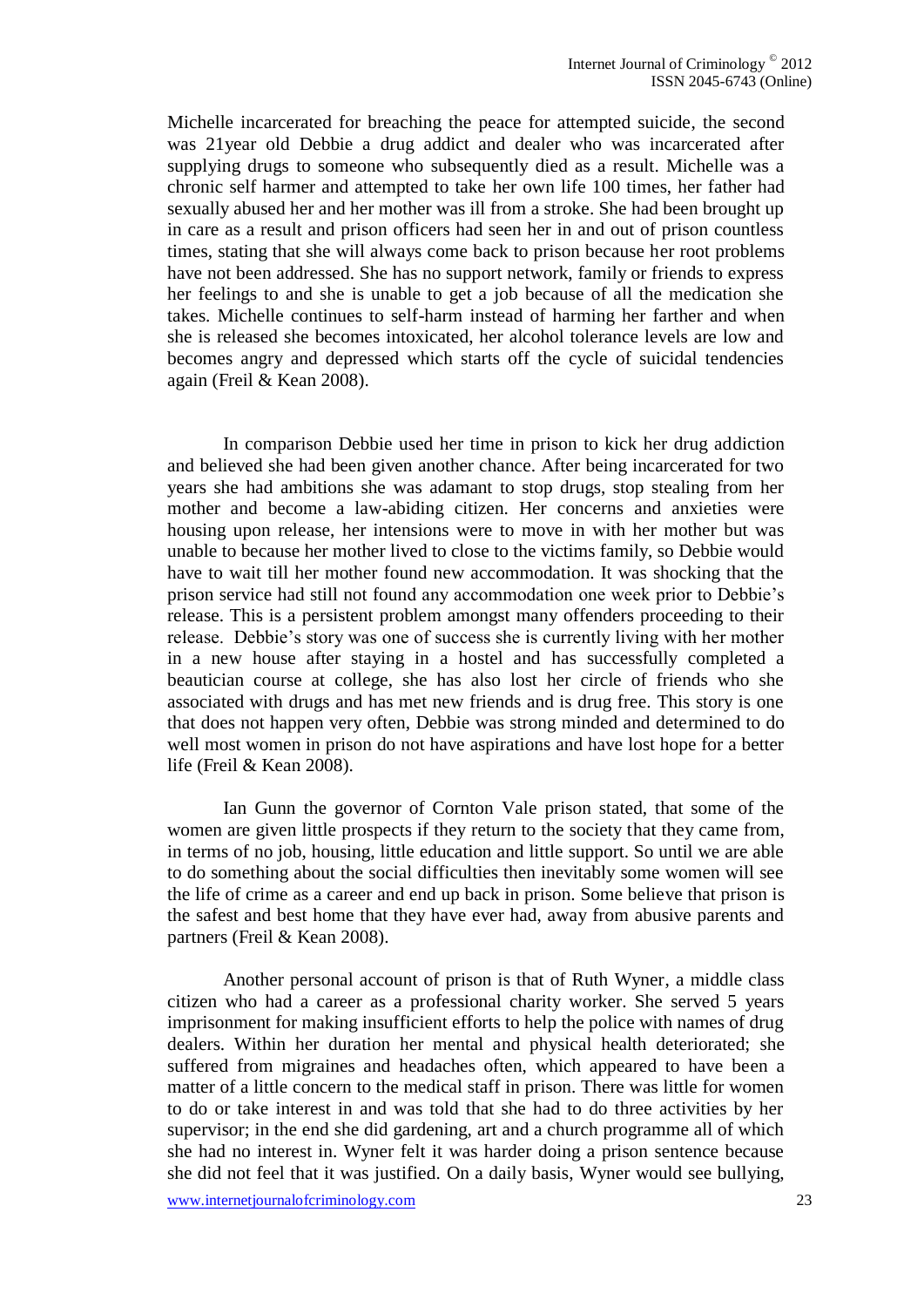prisoners being wound-up, self-harming and prisoners deteriorating. Wyner believed that she acclimated to prison life because it was easier to follow routine, as a result she became institutionalised. She also concluded that women are often punished more severely than men, that there is a credible view that it is seen as less acceptable for women to offend than men and consequently are more severely punished. After Wyner was released she was also lucky to have a home a husband and children to go back to, although throughout her efforts to gain a job she was met with a resounding silence, she was hit with reality, no job, lost her livelihood, been wronged in a way that couldn't be put right, she had sleep deprivation, nightmares and also like many other became exhausted easily. The pain of imprisonment still lingers after it's over (Wyner 2003).

All the women stated in this chapter and countless number of ex-offenders and recidivists will all have different stories to tell of their personal experiences but it is evident from these accounts and official statistics that women incorporate many pains and consequences that could be avoided if better serving a sentence through alternate punishments. Unmistakably women will endure obstacles regardless of their class, race, age, conviction or length of a custodial sentence and face hindrances such as accommodation, employment, child care, health status, supportive networks and relationships which add to likelihood of recidivism due to incarceration! It is very scarce that one hears of an ex-offenders success, in most cases women still feel that they are being marginalised and seen as deviant after serving their punishment.

This chapter has shown that all four women have found their experiences difficult in different respects. All four women did not feel that the healthy prison concept was delivered in terms of advice for resettlement, their safety, access to purposeful activity and respect from members of staff.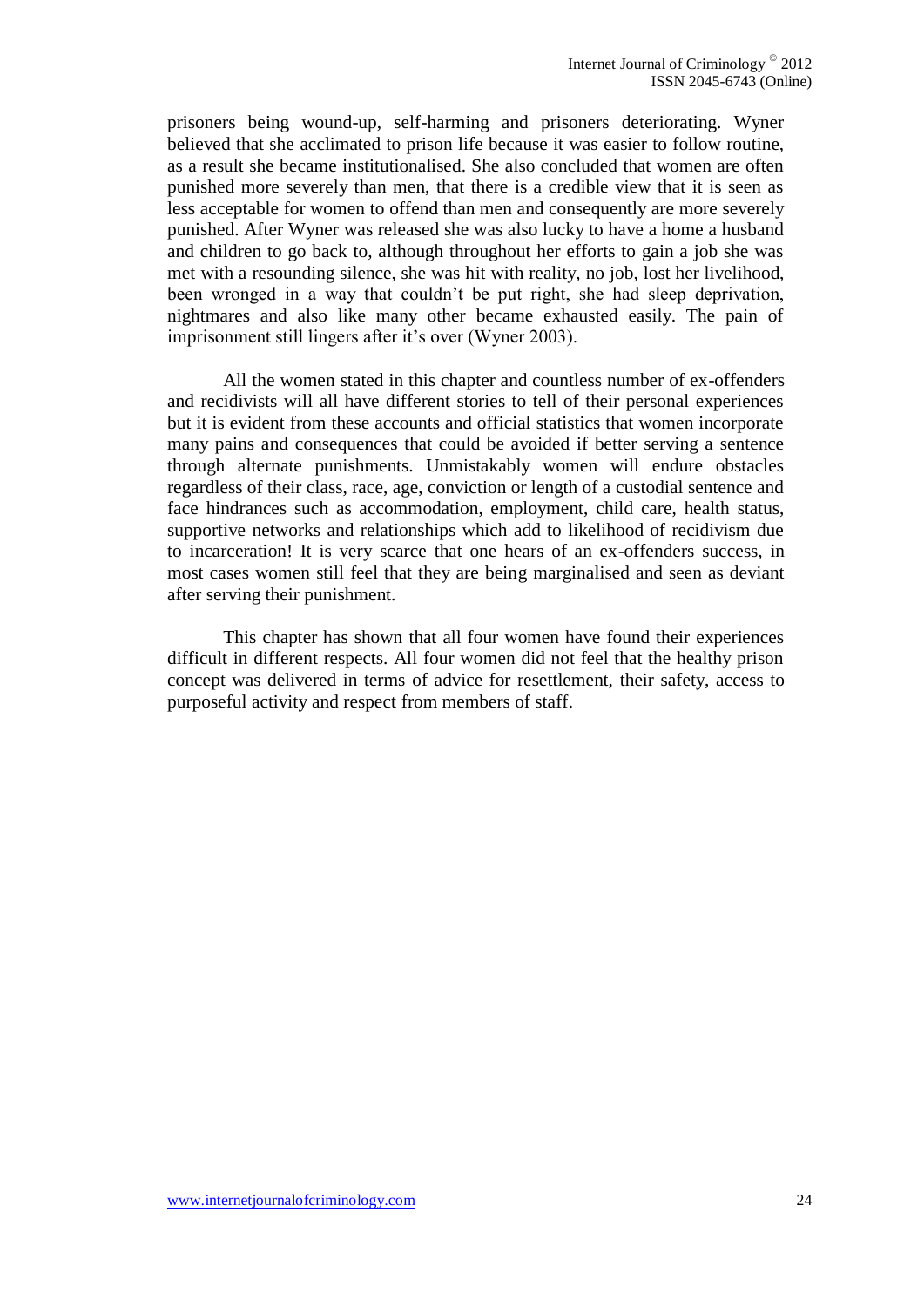#### Conclusion

It is evident that women's prisons have changed over the years through the structure, new regimes and polices with mandatory requirements. Yet my research has challenged to what extent female prisons have changed from the patriarchal state that prisons were originally built for. This leads us to believe that women who are imprisoned are doubly deviant that are seen as mad, bad or sad which , in turn undermines their feminine roles and status in society. It would be not be unreasonable to say that the prison environment is unhealthy and an unreasonable punishment to be used against the 63% of women who are non-violent offenders or the 61% of females that have a sentence six months or less. Even the minority of women who are incarcerated for violent offences are not usually a danger to society as their crime was mainly carried out on their violent partners or husbands. As suggested in previous chapters women who are incarcerated often suffer from mental health problems more so than other women in society. They are usually damaged women who have suffered from physical, mental, sexual, psychological abuse and tend to be, in this respect, women in need of help. Women's crimes I would suggest, are most often a cry for help or a necessity to stay alive, certain statistics indicate that the majority of women have deprived and under-privileged life-styles.

It is further evident from the Social Exclusion Unit that over half of the women incarcerated will re-offend within two years of their release, especially those serving short-term sentences of less than 12 months. That these women are particularly susceptible to recidivism, suggests that the Social Exclusion Unit's nine key principles should be a key area of focus for the prevention of future crime.

There is a manifest of factors, key issues and dilemmas mentioned in this paper that support reformist's approaches to alternative punishments for women, especially when a prisoner will cost the judicial system £37,500 a year arguably this money would be better used elsewhere. There are many alternatives that could be used as a substitute to prison, which statistically favours their purpose over prison; the evidence of prison purposes does not provide as a public or individual deterrence, rehabilitation or expiation, in retrospect all it does is contribute to the bigger problem at large costing the public more in taxes and harms women further in the long run. I would argue that restitution is a poor form of justification for punishment especially if women are likely to re-offend; it would be wiser to and more justifiable to have female offenders give back to society through alternate punishments and mandated as a part of their sentence to use community programs that would suit their individual needs i.e. counselling, alcohol and drug treatment programs.

'Some people do not need to be punished with imprisonment and held in a secure environment, for their own and for society's safety. Far better to have a secure environment that humanizes rather than dehumanizes, that gives them chances for the future and thus protects society better.'

Wyner (2004) p.233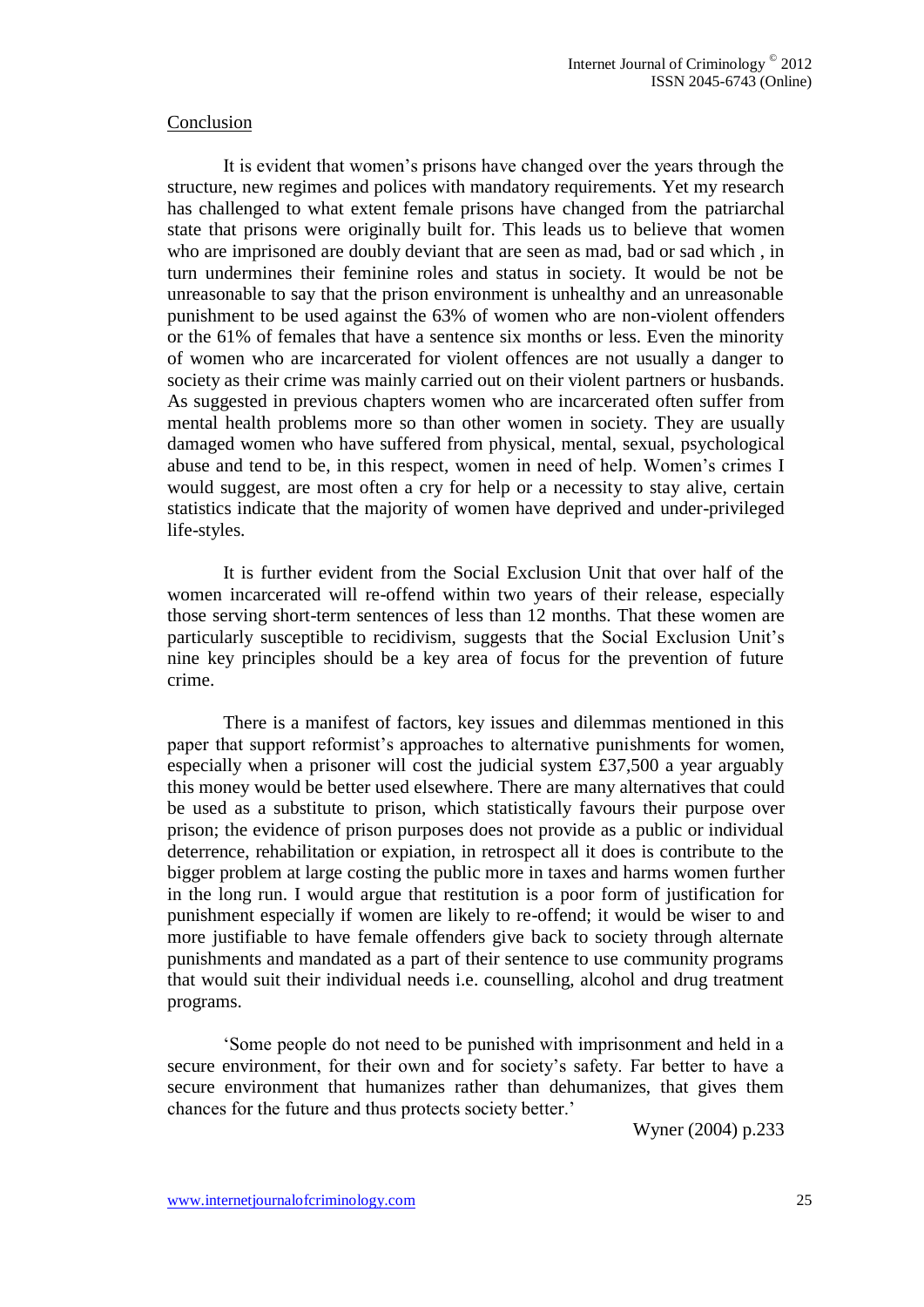The prison setting is for individuals who are a menace to society and pose a threat to law-abiding citizens. In this sense, it is thought to punish individuals and deter them from future crime. Prison certainly punishes women, but the evidence overwhelmingly suggests that it does not work, in terms of deterrence, rehabilitation, as well as the healthy prison concept. As a state, and as individuals, we need to redirect budgets to more restorative approaches, voluntary therapeutic community interventions, integrative shaming, and community punishments. The state further needs to educate the community by challenging common sense moralities and diminishing public misconceptions that prison is the best form of punishment for women and that it works. This is where future research needs to be directed. Whilst the women who are incarcerated tend reflect on the poor and powerless, the state has a duty to deliver protection and prosperity of human life. The evidence shown throughout this dissertation supports theorists and feminists such as Carlen, Worrall, Scott and Codd that the 'healthy prison' concept is merely an oxymoron; both words contradict each other. In this respect, I maintain that, alongside selective abolition for the minority of serious offenders, the state should punish women via non custodial sentences in replace of incarceration. I further suggest that this could be done through integrating the 'healthy prison' concept into agencies and organisations working with offenders within the community.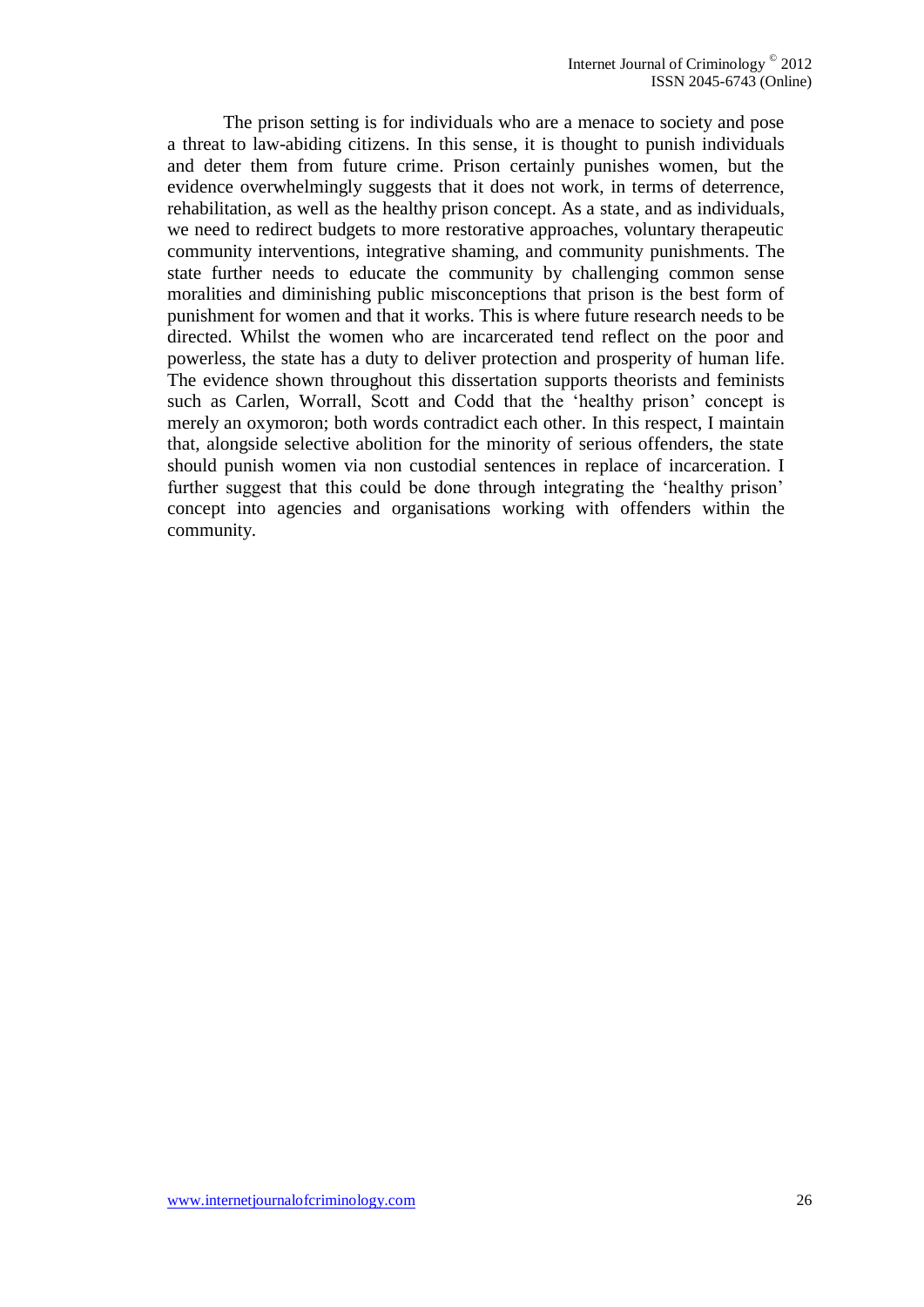## Bibliography

Ash, B. (2003) *Working with Women Prisoners 4th ed*. Women's Estate Policy Unit, HM Prison Service

Bottoms, A., Rex, S., & Robinson, G. (2004) *Alternatives to Prisons; Options for an insecure Society,* Devon, Willan Publishing.

Carlen, P. (1983) *Women's Imprisonment*. London: Routledge and Kegan Paul.

Carlen, P. (1990) *Alternatives to Women's Imprisonment*, Buckingham, Open University Press.

Carlen, P. (1998) *Sledgehammer: Women's Imprisonment at the Millennium*, Hampshire, Macmillan Press.

Carlen, P. (2002) *Women and Punishment: A Struggle for Justice,* Devon, Willan Publishing.

Carlen, P., Hicks, J., O'Dwer, J., Christina, D., & Tchaikovsky, C. (1985) *Criminal Women,* Cambridge, Polity Press.

Carlen, P., & Worrall, A (2004) *Analysing Women's Imprisonment,* Devon, Willan Publishing

Casey-Acevedo, K., & Bakken, T. (2002) Visiting Women in Prison and who Cares? *Journal of Offender Rehabilitation*, Vol. 34(3). Pp. 67-83.

Cavadino, M., & Dignan, J. (2002) *The Penal System: An Introduction 3rd ed,* London Sage.

Chapman, R. (2001/02) *The Griffins Society Visiting Research; Resettlement Issues Facing Female Liffers,* London, The Griffin Society.

Chesney-Lind, M., & Pasko, L. (2004) *The Female Offender: Girls, Women, and*  Crime 2<sup>nd</sup> ed, London, Sage.

Chigwada-Bailey, R. (2003) *Black Women's Experiences of Criminal Justice: Race, Gender and Class: A Discourse on Disadvantage 2nd ed*, Winchester, Waterside Press.

Corston, J. (2007) The *Corston Report: A Report by Baroness Jean Corston of a review of Women with Particular Vulnerabilities in the Criminal Justice System*. London: Home Office.

Eaton, M. (1993) *Women after Prison*, Buckingham, Open University Press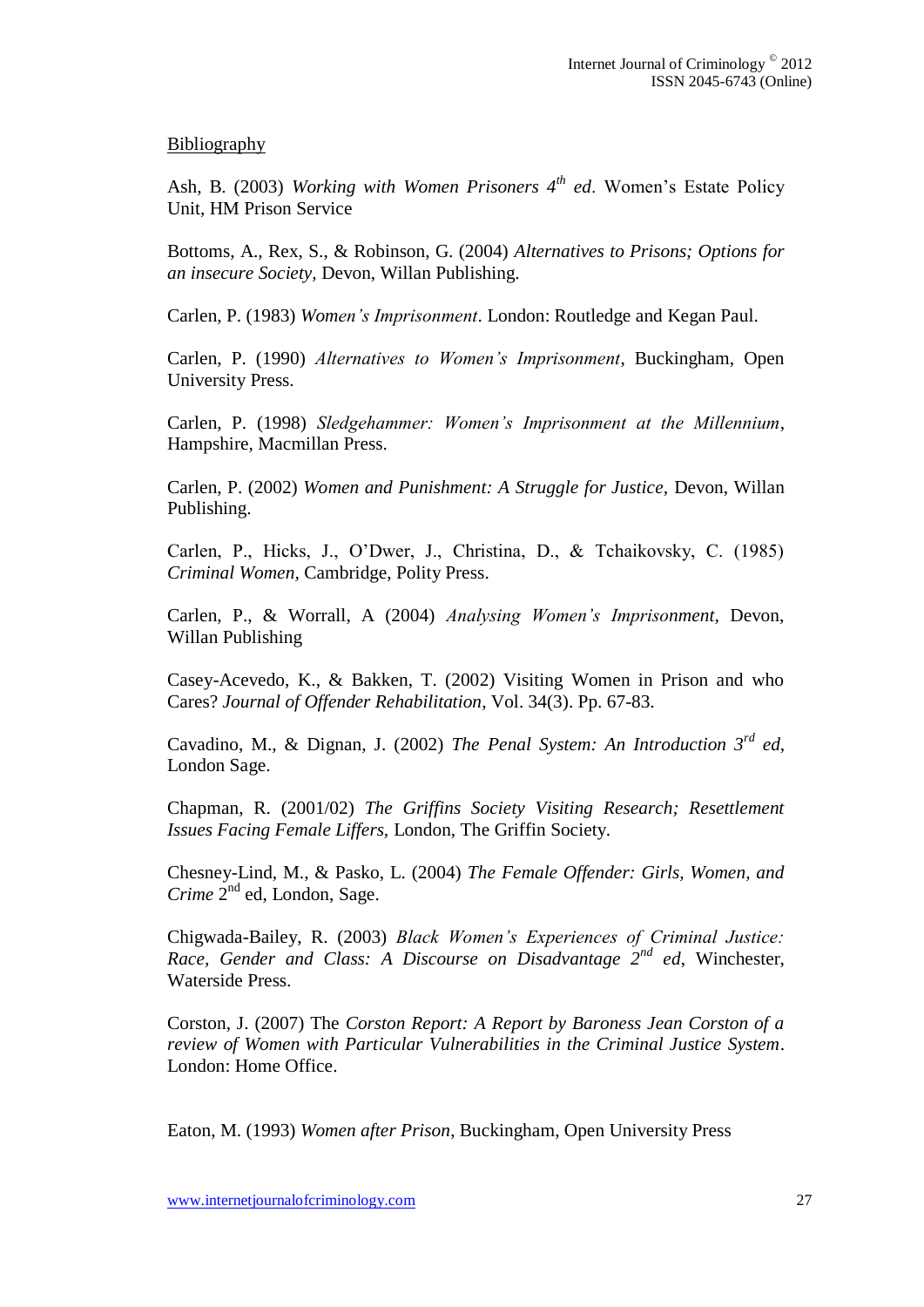Flanagan, T, J., Marquart, J. W., & Adams, K, G. (1998) *Incarcerating Criminals; Prison and Jails in Social and Organizational Context,* Oxford, Oxford University Press.

Freil, M., & Kean, J. (2008) *Girls Behind Bars*, BBC Scotland, Programme 3

Gelsthorpe, L. (1989) *Sexism and the Female Offender: An Organizational Analysis,* Hants, Gower Publishing Company.

Gelsthorpe, L., Sharpe, G., & Roberts, J. (2007) *Provision for Women Offenders in the Community,* London, Fawcett Report.

Hannah-Moffat, K. (2001) *Punishment in Disguise: Penal Governance and Federal Imprisonment of Women in Canada*, London, University of Toronto Press

Hardwick, D. J. (1987) *Aftercare*. Wolverhamton, Pepar Publications.

Heidensohn, F. (1996) *Women and Crime* 2<sup>nd</sup> ed, London, Macmillan Press.

Heidensohn, F. (2006) *Gender and Justice: New Concepts and Approaches*, Devon, Willan Publishing.

HM Chief Inspector of Prisons (2010) *Report on an unannounced full follow-up inspection of HMP Holloway* 15 - 23 April 2010 London: HMCIP

HM Chief Inspector of Prisons (2008) *Report on an announced inspection of HMP Styal* 1-5 September (2008) London: HMCIP

Home Office (2002) *Statistics on Women and the Criminal Justice System; A Home Office Publication under Section 95 of the Criminal Justice Act 1991*, London, Home Office.

Howe, A. (1994) *Punish and Critique; Towards a Feminist Analysis of Penality*, London, Routledge.

Ireland, J. L. (2005) *Bullying Among Prisoners; Innovations in Theory and Research,* Devon, Willan Publishing.

Loffmann, M., & Morten, F. (2010) *Investigating Alternatives to Imprisonment,* Brussels, The Quaker Council for European Affairs.

Maguire, M., Morgan, R., & Reiner, R. (2002) *The Oxford Handbook of Criminology* 3 rd ed, Oxford, Oxford University Press.

Matthews, R. (1999a) *Doing Time: An Introduction to the Sociology of Imprisonment,* London. Macmillan Press.

Matthews, R. (1999b) *Imprisonment*: The International Library of Criminology, Criminal Justice & Penology, Hants, Dartmouth Publishing Company.

www.internetjournalofcriminology.com 28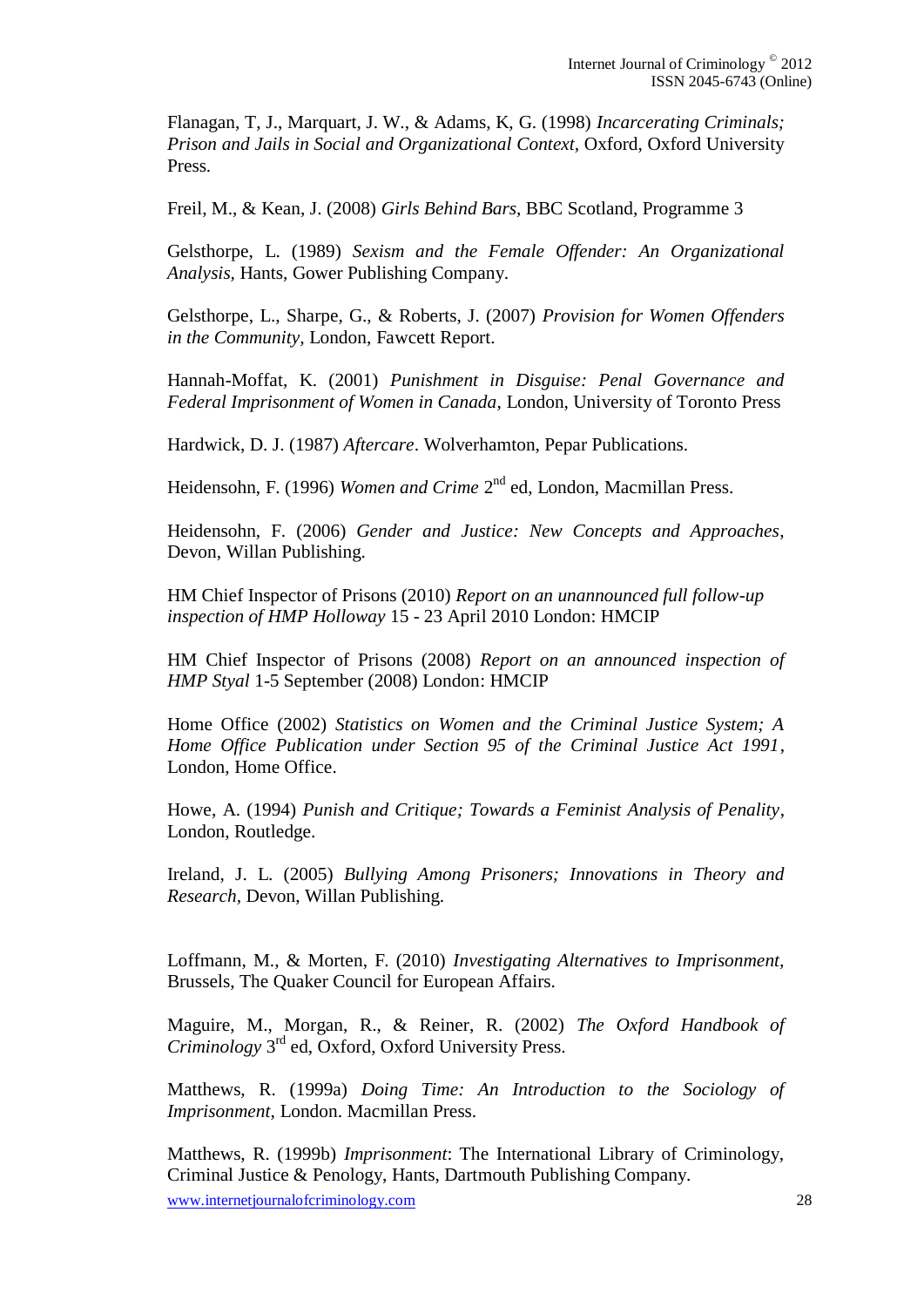Mauer, M., & Chesney-Lind, M. (2002) *Invisible Punishment: The Collateral Consequences of Mass Imprisonment,* New York, The New York Press.

Mclvor, G. (2004) *Women Who Offend*, London, Jessica Kingsley Publishers.

New Economics Foundation (2008) Unlocking Value; How we all benedit from Investing in Alternatives to Prison for Women Offenders, Retrieved 11/03/2011 from www.neweconomics .org.

Ogden, S. (2004) Ex-Prisoner Pomo Women Speaks Out*, Social Justice*, Vol. 31 (4) pp. 63-69.

Peckham, A. (1985) *A Woman in Custody,* London, Fontana Paperbacks

Pollack, S. (2000) 'Reconceptualising Women's Agency and Empowerment: Challenges to Self-esteem Discourse and Women's Lawbreaking*.*' *Women and Criminal Justice,* Vol. 12 (1): pp.75-89.

Prison Reform Trust.  $(2010)$  Retrieved  $4<sup>th</sup>$  February 2011 from [http://www.prisonreformtrust.org.uk/uploads/documents/Women%20in%20Prison](http://www.prisonreformtrust.org.uk/uploads/documents/Women%20in%20Prison%20August%202010.pdf) [%20August%202010.pdf.](http://www.prisonreformtrust.org.uk/uploads/documents/Women%20in%20Prison%20August%202010.pdf)

Revolving Doors Agency (2004) *Bad Girls? Women, Mental Health and Crime*   $(2^{nd}$  *ed*) retrieved 11/03/2011 from http://www.revolvingdoors.org.uk/documents/bad-girls/

Rickford, D. (2003) *Troubled Inside; Responding to the Mental Health Needs of Women in Prison,* London, Prison Reform Trust.

Scott, D., & Codd, H. (2010) *Controversial Issues in Prisons,* Berkshire, Open University Press.

Scott, D. (2009) Punishment, pp 83-97, in Huckleby, A., & Wahidin, A. (2009) *Criminal Justice*, Oxford, Oxford University Press.

Social Exclusion Unit. (2002) *Reducing Re-offending by Ex-prisoners.* London: Social Exclusion Unit

Stern, V. (1998) *A Sin against the Future: Imprisonment in the World,* Middlesex, Penguin Books.

Sykes, G. (1958) *The Society of Captives*. Princeton, N.J, Princeton University Press.

Thompson, J. (1998) *Prison Theatre: Perspectives and Practices*, London, Jessica Kingsley.

Tonry, M. (1991) *Crime and Justice: A Review of Research*, Vol 14, London, The University of Chicago Press.

www.internetjournalofcriminology.com 29